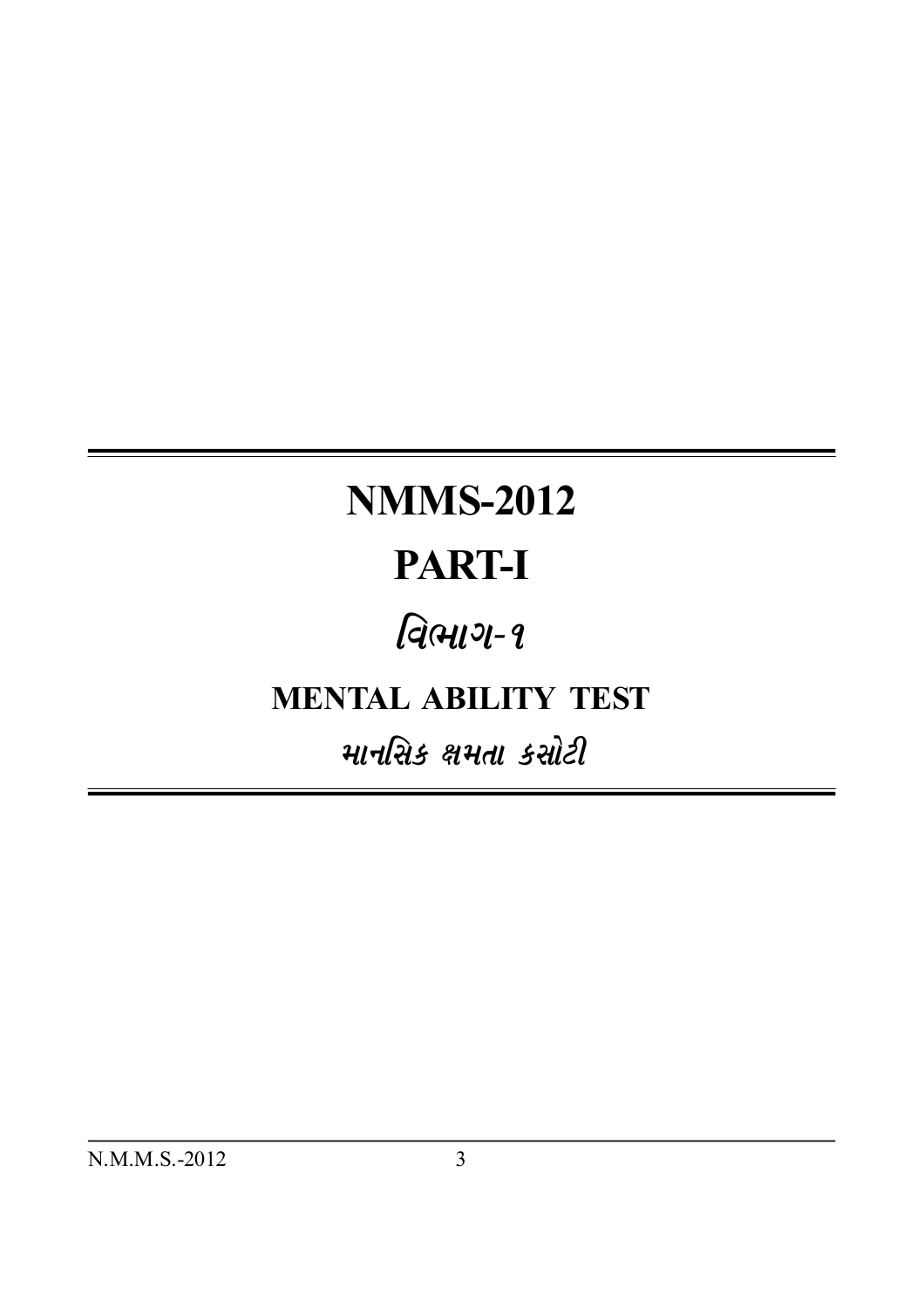### साया જवाजी • Answer Key

### **NMMS-2012 PART-I** વિભાગ-૧ **MENTAL ABILITY TEST** માનસિક ક્ષમતા કસોટી

In the following questions 1 to 10 numbers are arranged in a series according to a certain principle underlying it. One number in the series is missing as shown by  $\sim$ This number is given as one of the alternatives amongst the four numbers given below it. Find this number and show your answer against the question number on the answer sheet.

નીચે આપેલા 1 થી 10 પ્રશ્નોમાં આંકડાઓને એક ચોક્કસ નિયમાનુસાર અંક શ્રેણીમાં ગોઠવવામાં આવેલા છે. તેમાં એક અંક ખૂટે છે તે \_\_\_\_ મૂકીને દર્શાવેલ છે. પ્રશ્નની નીચે આપેલા ચાર વિકલ્પોમાંથી નિયમાનુસાર બંધ બેસતો અંક શોધી જવાબપત્ર ઉપર જે તે પ્રશ્નની સામે તેનો જવાબ દર્શાવો.

 $1.$  $2, 4, 6,$  $\%$  and : (1) 8 4, 9, 16,  $\_\_$ .  $2.$  $\%$  and : (3) 25 23456, 2345, 345, .  $3.$  $\%$ al $\%$  : (2) 34  $1, 10, 11, ...$  $\overline{4}$ .  $\%$  and : (4) 20  $7, 14, 21, ...$  $5.$  $\%$ dl $\%$  : (2) 28  $12, 9, 6, \underline{\hspace{1cm}}.$ 6.  $\mathscr{C}al\mathscr{A}: (2)$  3 4, 10, 15 \_\_\_\_\_\_\_ . 7.  $\%$ dl $\%$  : (2) 19 8. 414, 525, 636, \_\_\_\_\_\_\_.  $\%$  and : (1) 747 5, 15, 25, \_\_\_\_\_\_\_.  $9<sub>1</sub>$  $\%$  and : (1) 35  $10. 7, 9, 11, ...$  $\%$ dl $\%$  : (3) 13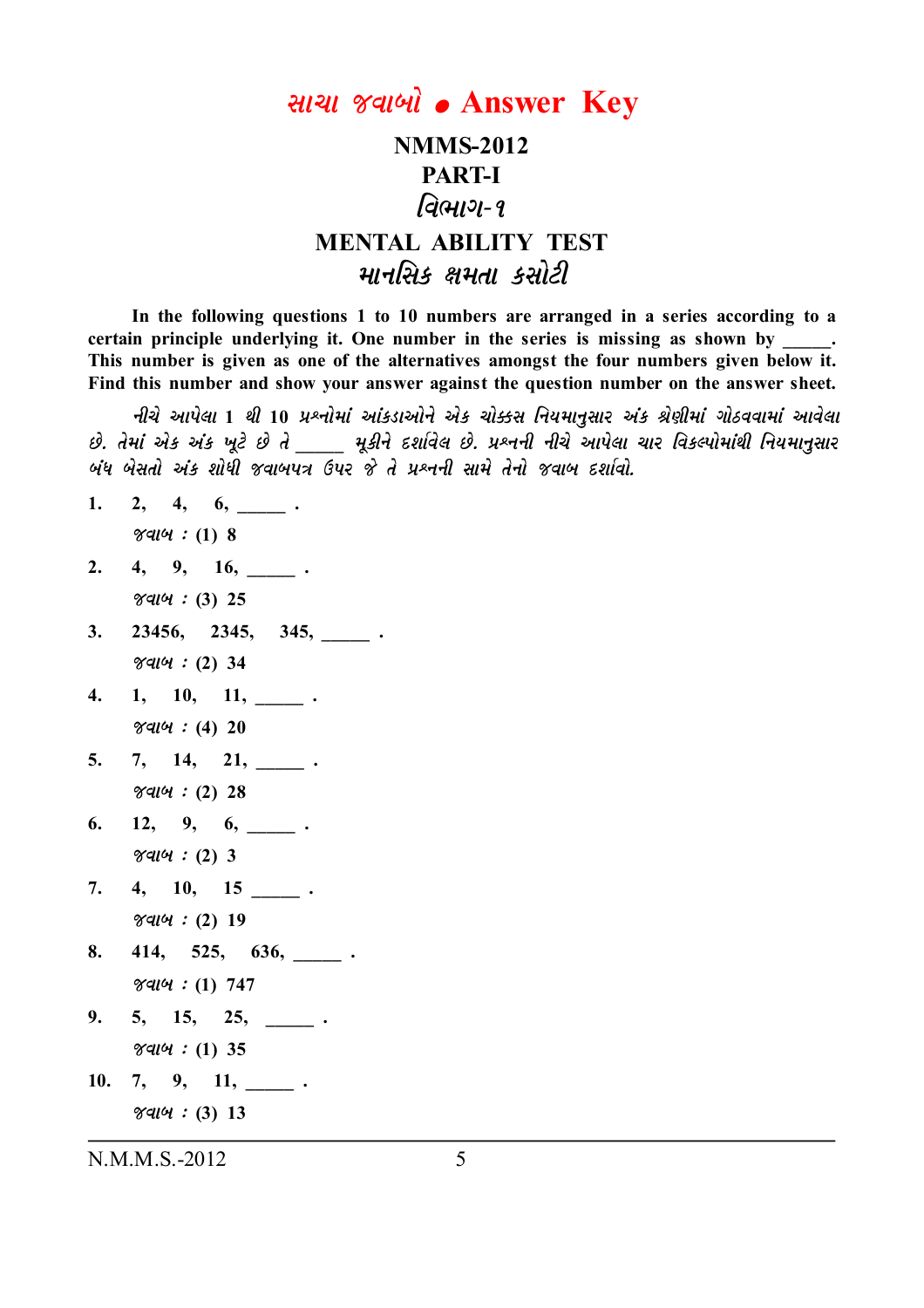**In the following 11 to 20 questions one group of alphabets is different according to some principle lying behind it. The different alternative is your answer. Show it in an another answersheet.**

 $A$ ચે આપેલા 11 થી 20 પ્રશ્નોમાં એક મૂળાક્ષરનું જૂથ કોઈક નિયમાનુસાર જુદું પડે છે. જે જુદું પડે છે તે *ík{khku sðkçk Au íkuLku swËk sðkçkÃkºk WÃkh Ëþkoðku.*

*Mkk[ku sðkçk yLzh÷kELkÚke Ëþkoðu÷ Au.* **• Right answer is shown with underline**

| 11. (1) RST   | $(2)$ LMN  | $(3)$ BCD  | $(4)$ EGH  |
|---------------|------------|------------|------------|
| 12. (1) MO    | $(2)$ PR   | $(3)$ GI   | $(4)$ FD   |
| 13. (1) XYZ   | $(2)$ UVW  | $(3)$ IKJ  | $(4)$ CDE  |
| 14. (1) AB    | $(2)$ DE   | $(3)$ HJ   | $(4)$ KL   |
| 15. (1) $ZYX$ | $(2)$ CBA  | $(3)$ HIJ  | $(4)$ DEF  |
| 16. (1) AAB   | $(2)$ BBC  | $(3)$ CCD  | $(4)$ DDF  |
| 17. (1) FeK   | $(2)$ DmL  | $(3)$ tuy  | $(4)$ JpX  |
| 18. (1) ZABC  | $(2)$ YABC | $(3)$ XABC | $(4)$ VABC |
| 19. (1) Aa    | $(2)$ Gg   | $(3)$ Ii   | $(4)$ Bd   |
| 20. (1) STU   | $(2)$ NLM  | $(3)$ PQR  | $(4)$ GHI  |
|               |            |            |            |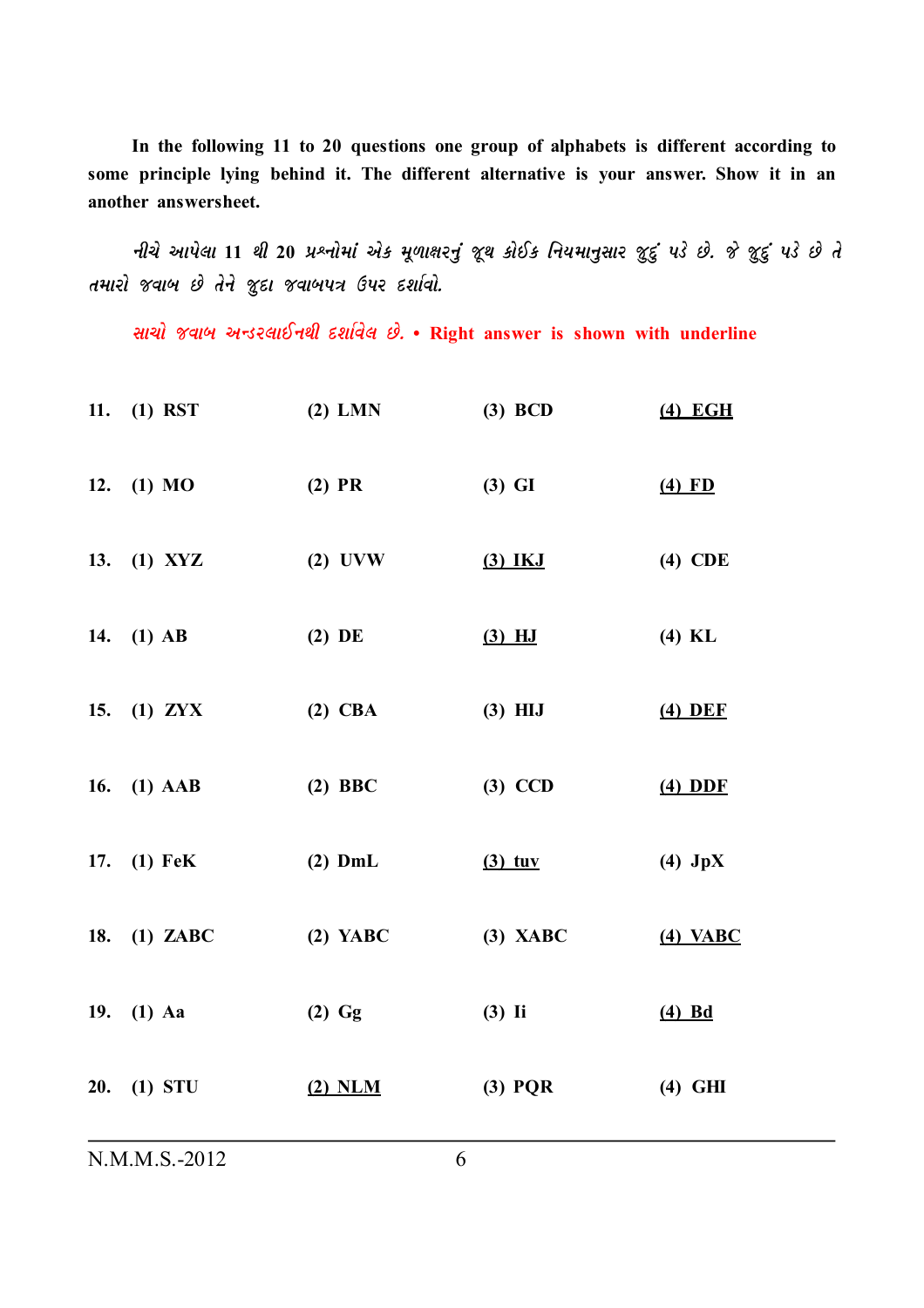The following questions from 21 to 30 are based on Analogy. There is some certain relationship between first two groups, the same relationship should exist between the third and the fourth group. Find out the correct answer from given alternatives. Show your answer on the answersheet.

નીચેના દશ 21 થી 30 પ્રશ્નો સમસંબંધ ઉપર આધારિત છે. દરેક પ્રશ્નમાં પહેલાં બે જુથ વચ્ચે અમક ચોક્કસ સંબંધ છે. તે જ સંબંધ ત્રીજા અને ચોથા જુથ વચ્ચે હોવો જોઈએ. તેથી આપેલા વિકલ્પોમાંથી સાચો વિકલ્પ શોધી તમારો જવાબ જવાબપત્ર ઉપર દર્શાવો.

21. BOY : yob : : TOY : \_\_\_\_\_\_\_\_\_\_\_\_\_\_.

 $\mathscr{U}$ al $\mathscr{U}$  : (1) vot

- 22. NOTE : NTOE : : FROG : \_\_\_\_\_\_\_\_\_\_\_\_\_\_.  $\mathcal{U}$  and  $\mathcal{U}$  : (4) FORG
- $\mathcal{U}(\mathcal{U}) : (2)$  CBA
- 24. BC : DE : : FG : \_\_\_\_\_\_\_\_\_\_\_\_\_\_\_\_.  $\mathscr{C}$ dl $\mathscr{C}$  : (2)  $\mathbb{H}$
- 25. LMN :  $lmn :: XYZ :$  $\mathscr{C}$ dl $\mathscr{C}$  : (3) xyz
- 26. ABBA : BAAB : : CAAC : \_\_\_\_\_\_\_\_\_\_\_\_\_\_\_.  $\mathcal{U}$  and  $\mathcal{U}$  : (1) ACCA
- $\mathscr{A}$ u $\mathscr{A}$ : (1) BF
- $\mathscr{A}$ u $\mathscr{A}$  : (3) kooh
- 29. AC :  $ZX : BD :$

 $\mathscr{A}$ u $\mathscr{A}$  : (4) YW

- 30. GHI : JKL : : OPQ :  $\qquad \qquad$ .
	- $\gamma$  and : (1) RST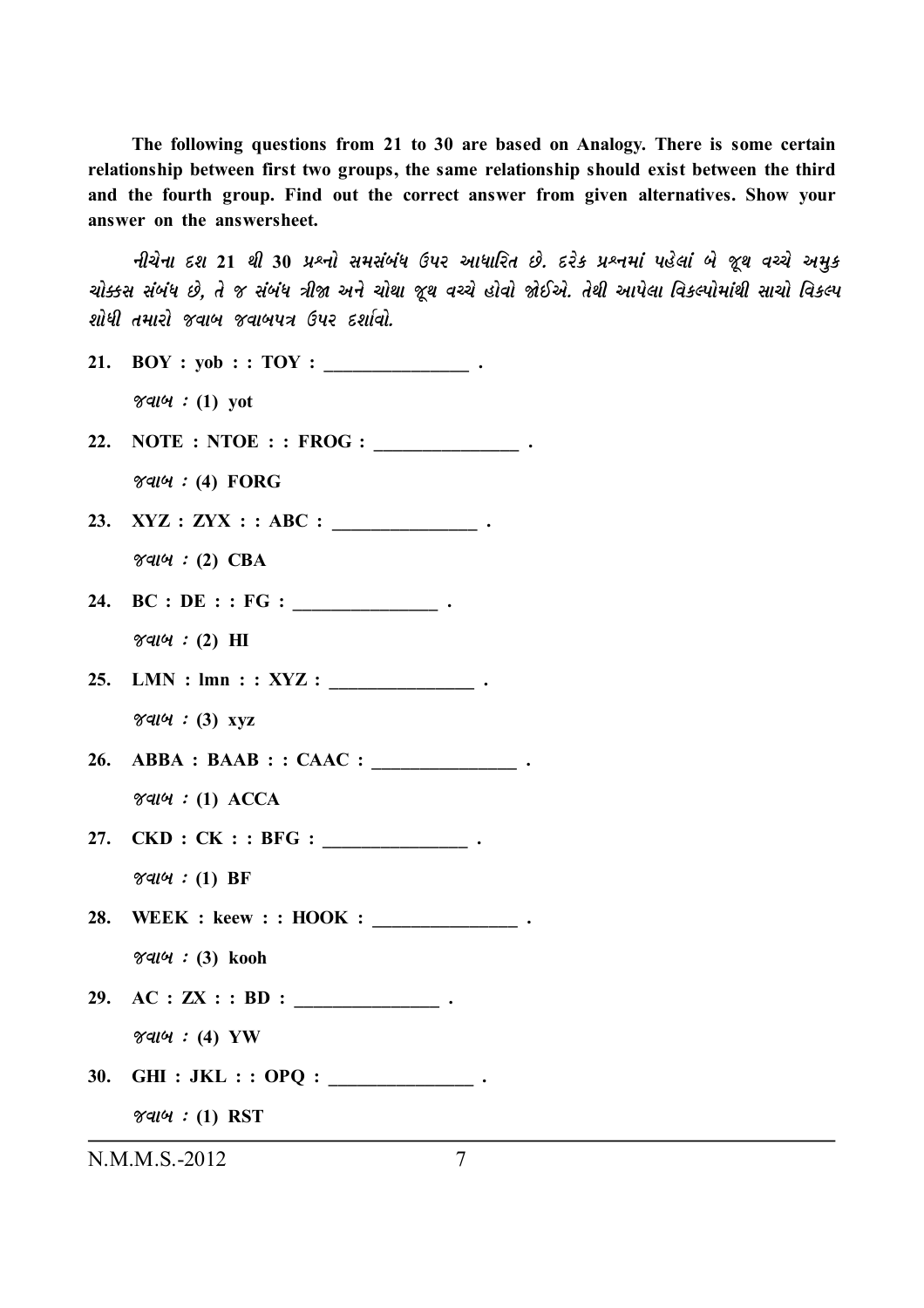**In the following 31 to 40 questions are one figure is given on the left side. You have to find out the 'Mirror Image' from the given alternatives. Find your answer and show it on your answersheet.**

 $\hat{H}$ ચે આપેલા 31 થી 40 પ્રશ્નોમાં ડાબી બાજુએ એક આકૃતિ આપેલી છે. તે આકૃતિની 'દર્પણ આકૃતિ' સામે *આપેલા ચાર વિકલ્પોમાંથી એકમાં આપેલી છે. દર્પણ આકૃતિ શોધી તમારા જવાબ પત્ર ઉપર જવાબ દર્શાવો. Mkk[ku sðkçk ÷k÷ htøkLkk htøkLkk [kuhMk{kt Ëþkoðu÷ Au.* **• Right answer is shown with Red Square**

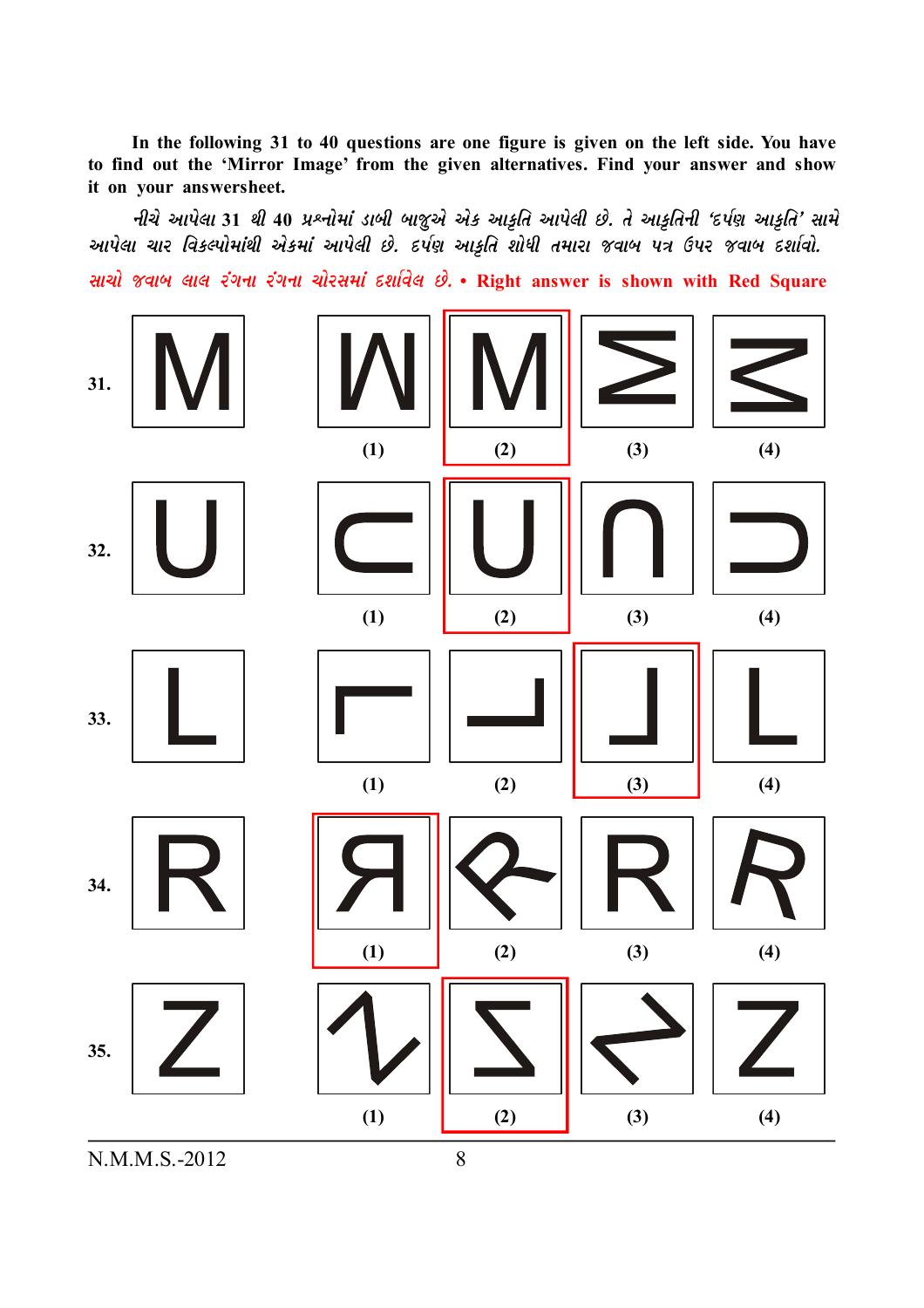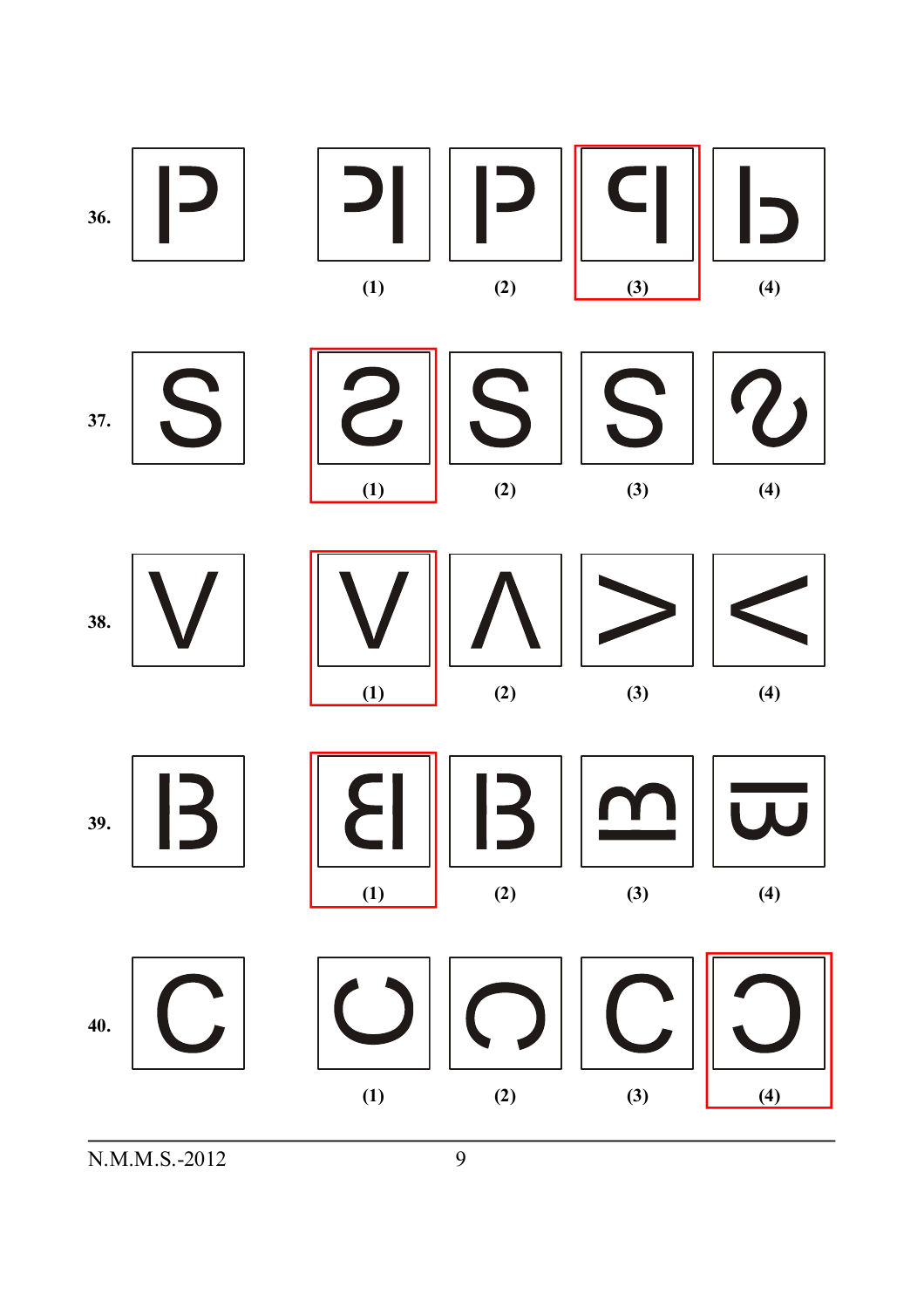In the following 10 questions rearrange the given letters in their alphabetical order. Four alternatives given to you. Choose the correct order and show it on your answersheet.

નીચેના દશ પ્રશ્નોમાં અક્ષરો તેમના મૂળાક્ષરના ક્રમ પ્રમાણે ગોઠવો. તમને ચાર વિકલ્પો આપેલાં છે તેમાંથી એક સાચો વિકલ્પ પસંદ કરી તમારા જવાબ પત્ર ઉપર દર્શાવો.

41. BAF :

 $\mathscr{A}$ u $\mathscr{A}$ : (1) ABF

42. ACE :

 $\mathscr{A}$ u $\mathscr{A}$  : (2) ACE

43. HBZ :

 $\mathscr{C}$ al $\mathscr{C}$  : (3) BHZ

44. LAC :

 $\gamma$ al $\alpha$ : (1) ACL

45. WZK :

 $\mathscr{A}$ al $\mathscr{A}:$  (1) KWZ

46. UOE :

 $\mathscr{A}$ u $\mathscr{A}$  : (3) EOU

47. AVE:

 $\mathscr{A}$ u $\mathscr{A}:$  (3) AEV

#### 48. RPQ :

 $\mathscr{C}$ al $\mathscr{C}$  : (1) PQR

49. DTF:

 $\mathscr{A}$ u $\mathscr{A}:$  (3) DFT

50. YBR :

 $\mathscr{A}$ al $\mathscr{A}:$  (2) BRY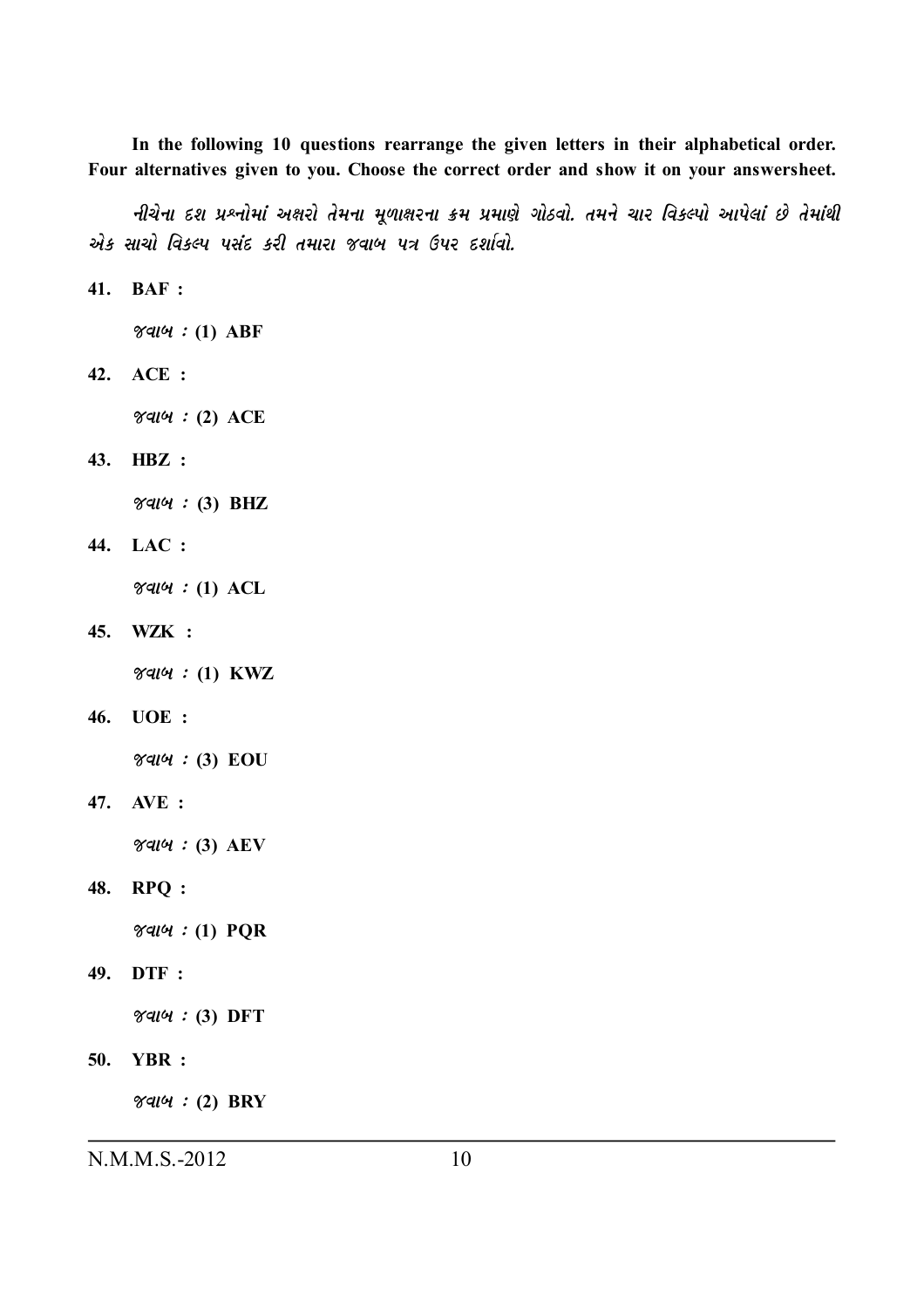**Four figures are shown in the following 10 questions. One figure differs due to some reason. The different figure is your answer. Show it on your answersheet.**

*નીચે આપેલા દશ પ્રશ્નોમાં ચાર આકૃતિઓ આપેલી છે. એક આકૃતિ કોઈ કારણસર જુદી પડે છે. જુદી પડે*  $\vartheta$  તે આકૃતિ તમારો જવાબ છે. તેને જવાબપત્ર ઉપર દર્શાવો.

*Mkk[ku sðkçk ÷k÷ htøkLkk htøkLkk [kuhMk{kt Ëþkoðu÷ Au.* **• Right answer is shown with Red Square**

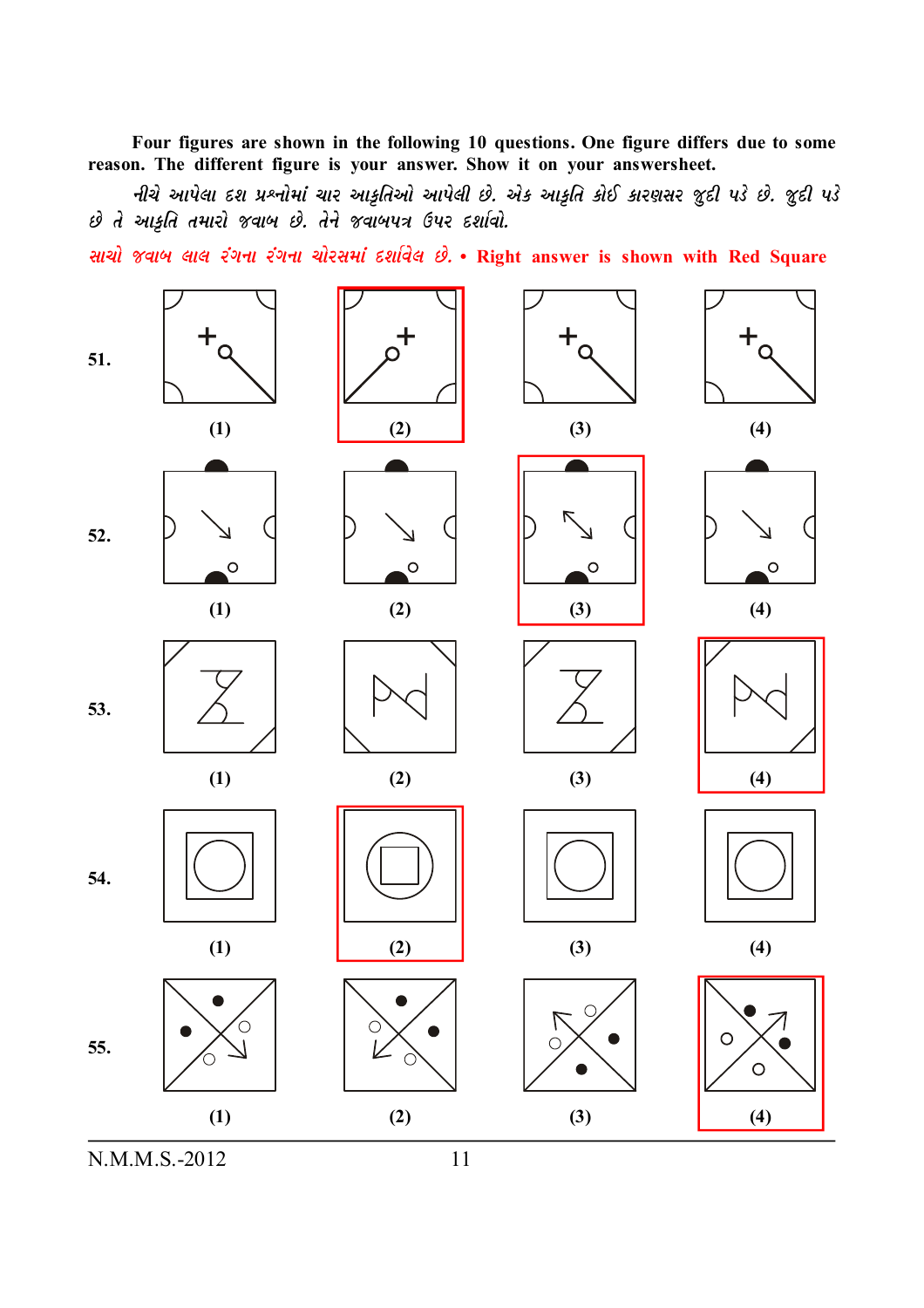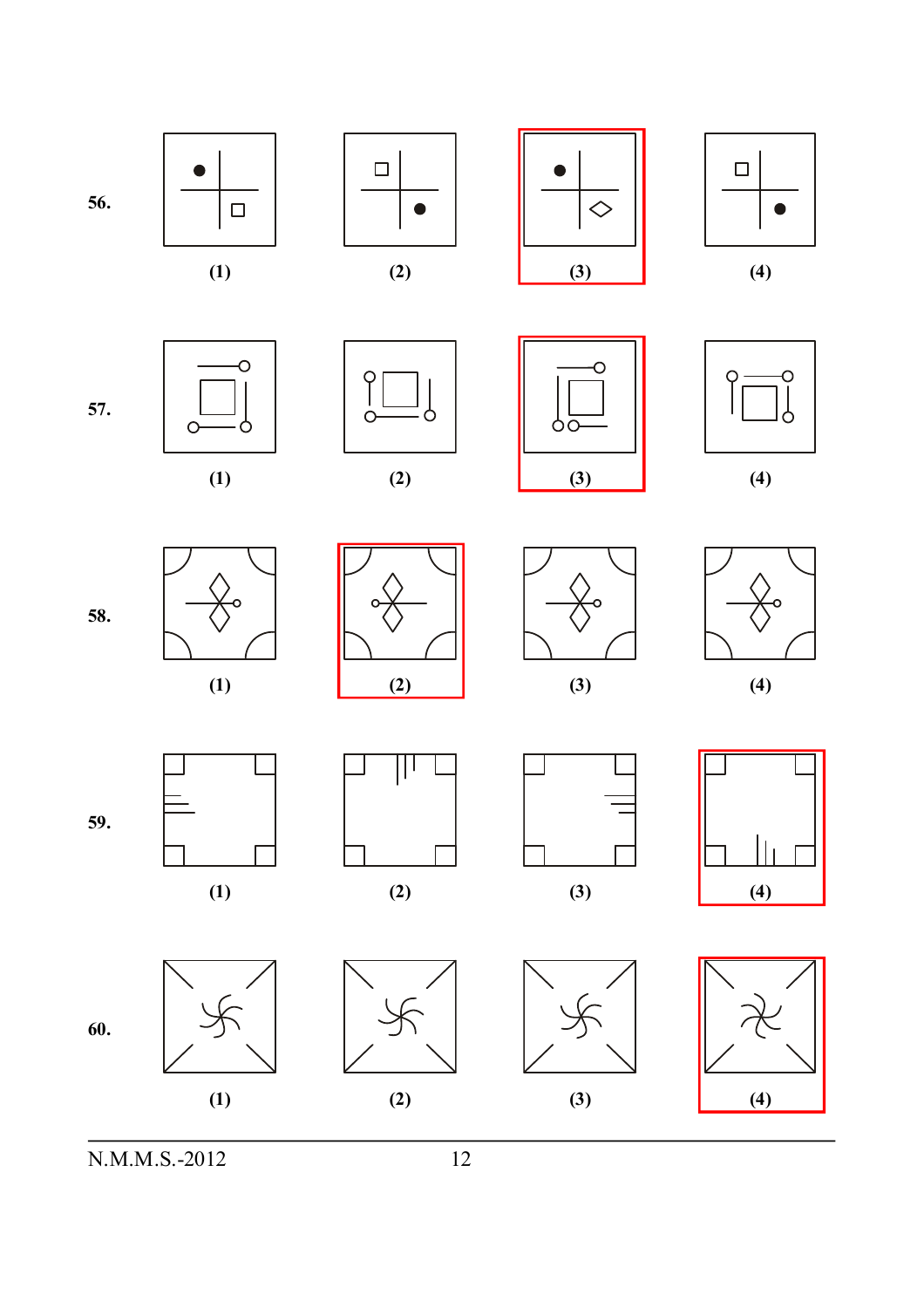Alphabets are arranged in series according to a certain principle underlying in the following ten questions. One alphabet in the series is missing as shown by . This alphabet is given as one of the alternatives amongst the four numbers given below it. Find this alphabet and show the answer against the question number on the answersheet.

નીચે આપેલા દશ પ્રશ્નોમાં અંગ્રેજી અક્ષરોને એક ચોક્કસ નિયમાનુસાર શ્રેણીમાં ગોઠવવામાં આવેલા છે. તેમાં એક અંક ખૂટે છે. જે સાંક્રમના મુકીને દર્શાવેલ છે. પ્રશ્નની નીચે આપેલા ચાર વિકલ્પોમાંથી નિયમાનુસાર બંધબેસતો જવાબ શોધી જવાબ પત્ર ઉપર જે તે પ્રશ્નની સામે તેનો જવાબ દર્શાવો.

- 61. B  $\overline{\phantom{a}}$  . The contract of  $\overline{\phantom{a}}$ D  $\mathbf{F}$
- $\mathscr{U}$ u $\mathscr{U}$ : (3) H
- 62.  $A1$  $C3$  $E5$
- $\%$ *al* $\%$  *: (1)* G7
- BD DF FH 63.  $\begin{array}{ccccccccccccc} \multicolumn{2}{c|}{\multicolumn{2}{c|}{\multicolumn{2}{c|}{\multicolumn{2}{c}{\multicolumn{2}{c}{\multicolumn{2}{c}{\multicolumn{2}{c}{\multicolumn{2}{c}{\multicolumn{2}{c}{\multicolumn{2}{c}{\multicolumn{2}{c}{\multicolumn{2}{c}{\multicolumn{2}{c}{\multicolumn{2}{c}{\textbf{1}}}}}}}}}}\quad \multicolumn{2}{c}{ \begin{array}{cccccccccc} \multicolumn{2}{c}{\multicolumn{2}{c}{\multicolumn{2}{c}{\textbf{1}} & \multicolumn{2}{c}{\textbf{2}} & \$  $\mathcal{U}(\mathcal{U}) : (3)$  HJ
- 64. AZ BY CX  $\overline{\phantom{a}}$  $\mathscr{U}$ u $\mathscr{U}:$  (1) DW
- 65. A CD FGH  $\mathcal{L}$  . The state  $\mathcal{L}$  $\mathscr{C}$ al $\mathscr{A}:$  (2) JKLM
- **ABC BCD** CDE 66. **Contract Contract Contract Contract Contract**  $\mathscr{C}$ al $\mathscr{C}$  : (1) DEF
- $\gamma$ qi $\alpha$ : (4) WDW
- 68. DEE, ABB, GHH, ...  $\mathscr{C}$ al $\mathscr{C}$  : (1) CDD
- 69.  $AB$ DEF IJ  $\mathcal{L}(\mathcal{L}(\mathcal{L}))$  and  $\mathcal{L}(\mathcal{L}(\mathcal{L}))$ 
	- $\mathscr{A}$ u $\mathscr{A}:$  (3) LMN
- 70. ABZ BCY CDX  $\overline{a}$  and  $\overline{a}$  and  $\overline{a}$  and  $\overline{a}$  and  $\overline{a}$  and  $\overline{a}$  and  $\overline{a}$ 
	- $\mathscr{C}$ al $\mathscr{C}$  : (3) DEW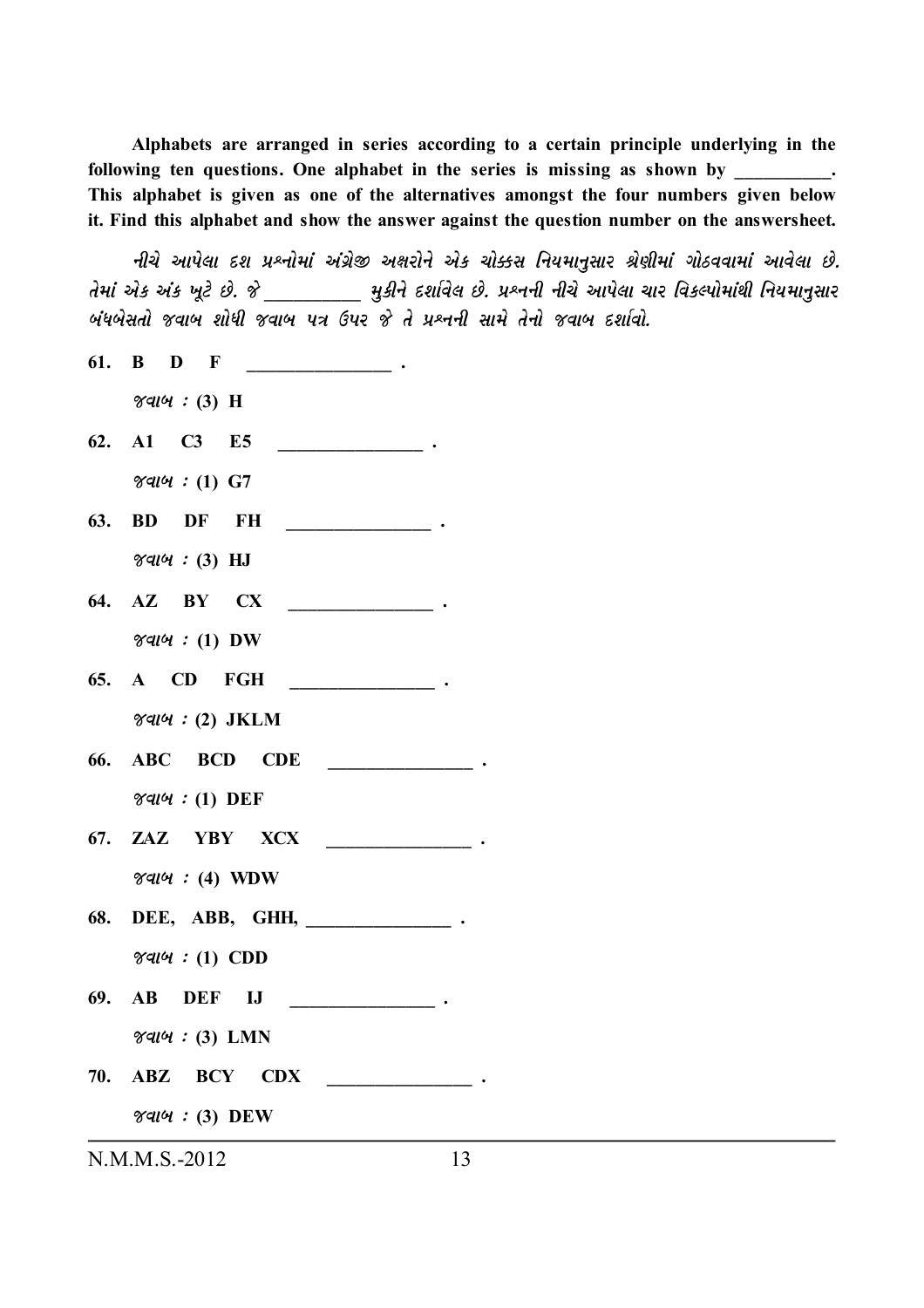In the following ten questions, equations are formed by putting any three signs  $\div \times$ = + − **in an appropriate order in place of** ∗ **. Four options are given for the answer of these signes. Find out the correct answer and show it on your answersheet.**

*નીચેના દશ પ્રશ્નોમાં* \* *ની જગ્યાએ ÷ × = + − માંથી ત્રણ નિશાનીઓ યોગ્ય ક્રમમાં મુકવાથી સમીકરણો çkLku Au. yk rLkþkLkeykuLkk ¢{{kt [kh rðfÕÃkku ykÃku÷k Au íku{ktÚke Mkk[ku sðkçk þkuÄe W¥khÃkºk{kt ík{khku sðkçk Ëþkoðku.*

- **71. 25** ∗ **1** ∗ **2** ∗ **24**
	- $\mathscr{S}$ *al* $\mathscr{A}:$  (1) + =
- **72. 20** ∗ **20** ∗ **20** ∗ **20**
- $\mathscr{A}ul\mathscr{A}: (2) = \times -$
- **73. 10** ∗ **2** ∗ **10** ∗ **10**  $\%$ *al* $\%$  *:* (3)  $\times$  −
- **74. 4** ∗ **2** ∗ **2** ∗ **4**  $\mathscr{A}ul\mathscr{A}: (1) \div + =$
- **75. 3** ∗ **3** ∗ **3** ∗ **6**  $\mathscr{A}ul\mathscr{A}: (2) \times - =$
- **76. 10** ∗ **5** ∗ **2** ∗ **0**  $\mathscr{S}$ *alb* $i : (1) = \times +$
- **77. 2** ∗ **3** ∗ **1** ∗ **5**  $\mathscr{A}$ *al* $\mathscr{A}$  *:* (1)  $\times$  - =
- **78. 6** ∗ **6** ∗ **2** ∗ **3**  $\mathscr{A}$ *al* $\mathscr{A}$  *:* (1)  $\div$  + =
- **79. 2** ∗ **2** ∗ **3** ∗ **3**
- $\mathscr{A}ul\mathscr{A}: (4)$  − + = **80. 15** ∗ **4** ∗ **3** ∗ **3**
	- $\mathscr{S}$ *al* $\mathscr{U}:$  (1) =  $\times$  +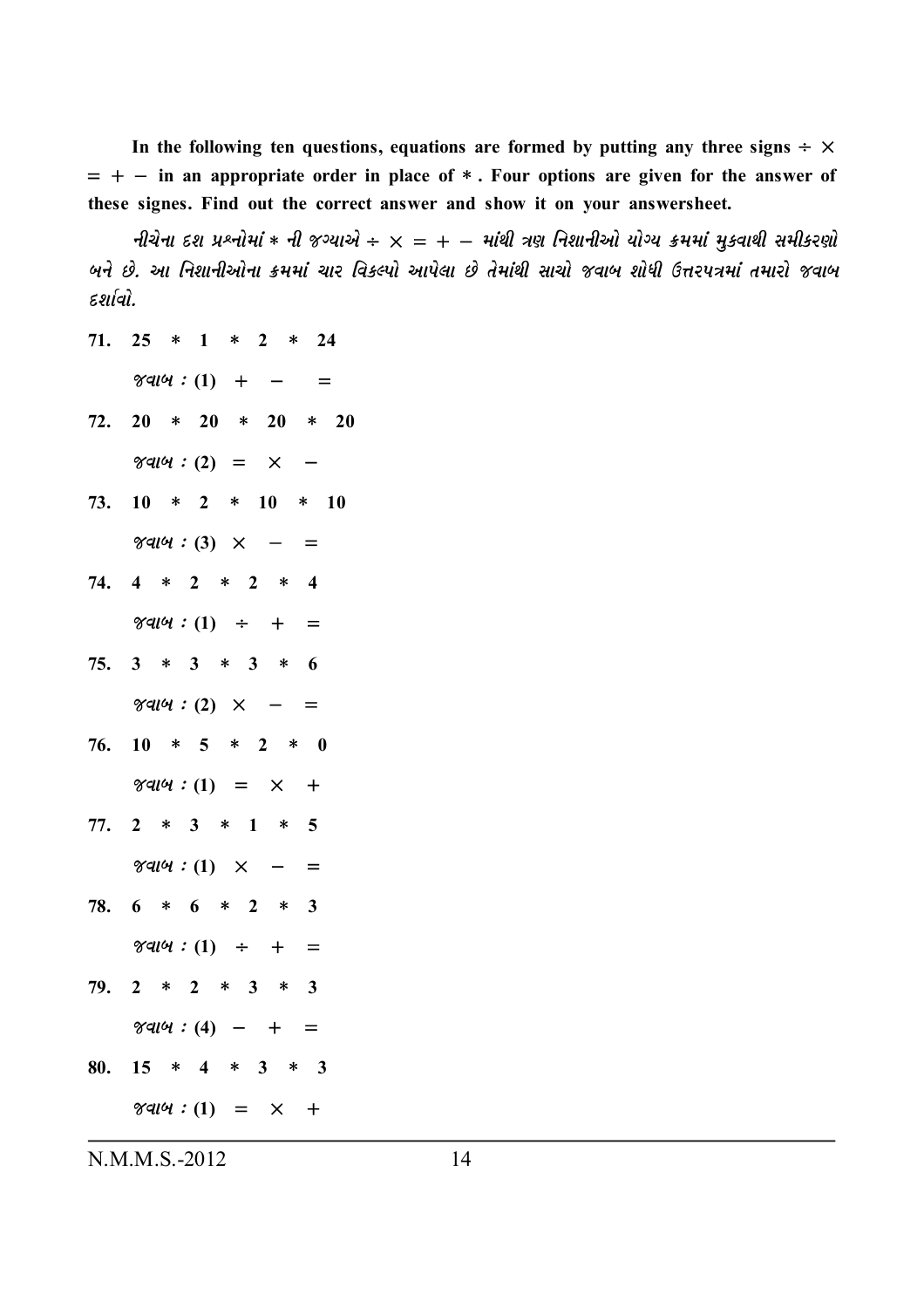- **81.** *økE fk÷u {tøk¤ðkh níkku íkku Ãkkt[ rËðMk ÃkAe fÞku ðkh nþu ? sðkçk :* **(2)** *Mkku{*
- **81. If yesterday was Tuesday then which day it will be after five days ? (1) SUNDAY (2) MONDAY (3) TUESDAY (4) WEDNESDAY**
- **82. BD** = 24, AC = 13 *dl* AD =  $\_\_\_\_\_\_\_\$ .  $\%$ *al* $\%$  *: (1)* 14
- 82.  $BD = 24$ ,  $AC = 13$  then  $AD =$  \_\_\_\_\_\_\_\_.  $\%$ *al* $\%$  *: (1)* 14
- 83. HHના ટીના કરતાં નીચી છે, ટીના રીના કરતાં ઉંચી છે, તો સૌથી ઉંચું કોણ ? *જવાબ :* (1) *ટીના*
- **83. Meena is shorter than Tina, Tina is taller then Reena, then who is the tallest?** *sðkçk :* **(1) Tina**
- **84.** *{nuþ Ãkqðo rËþk íkhV W¼ku Au íÞktÚke íku zkçke çkksw* **1** *rf.{e. òÞ Au, íÞktÚke íku zkçke çkksw ð¤e* **2** *rf.{e. òÞ Au íkku íku fE rËþk{kt síkku nþu ?*

 $\gamma$ *alબ : (4) પશ્ચિમ* 

**84. Mahesh stands towards East, from there he moves 1 km in left side, from there he again moves 2 km towards left, then in which direction he is heading ?**

*sðkçk :* **(4) West**

85. વિદ્યાર્થીઓની એક લાઈનમાં વિજય બરાબર મધ્યમાં છે, તે આગળથી સાતમા ક્રમે હોય તો તેની સાથે પાછળ  $\hat{s}$ ટલા વિદ્યાર્થીઓ ઉભા હશે ?

 $\%$ *aloi*: (3) 6

**85. Vijay is exactly in centre in a queue of students, if he is seventh from front, then how much students will be behind him ?**

**86. Bharat is Sarita's son, Sarita is Jayesh's sister, what is the relation of Jayesh with Bharat ?**

*sðkçk :* **(1) Maternal Uncle**

 $\%$ *al* $\frac{4}{1}$  *: (3)* 6

<sup>86.</sup> ભરત સરિતાનો પુત્ર છે, સરિતા જયેશની બહેન છે, જયેશ ભરતનો શું થાય ?

 $\%$ *al* $\%$  *: (1)*  $\%$  *HIHI*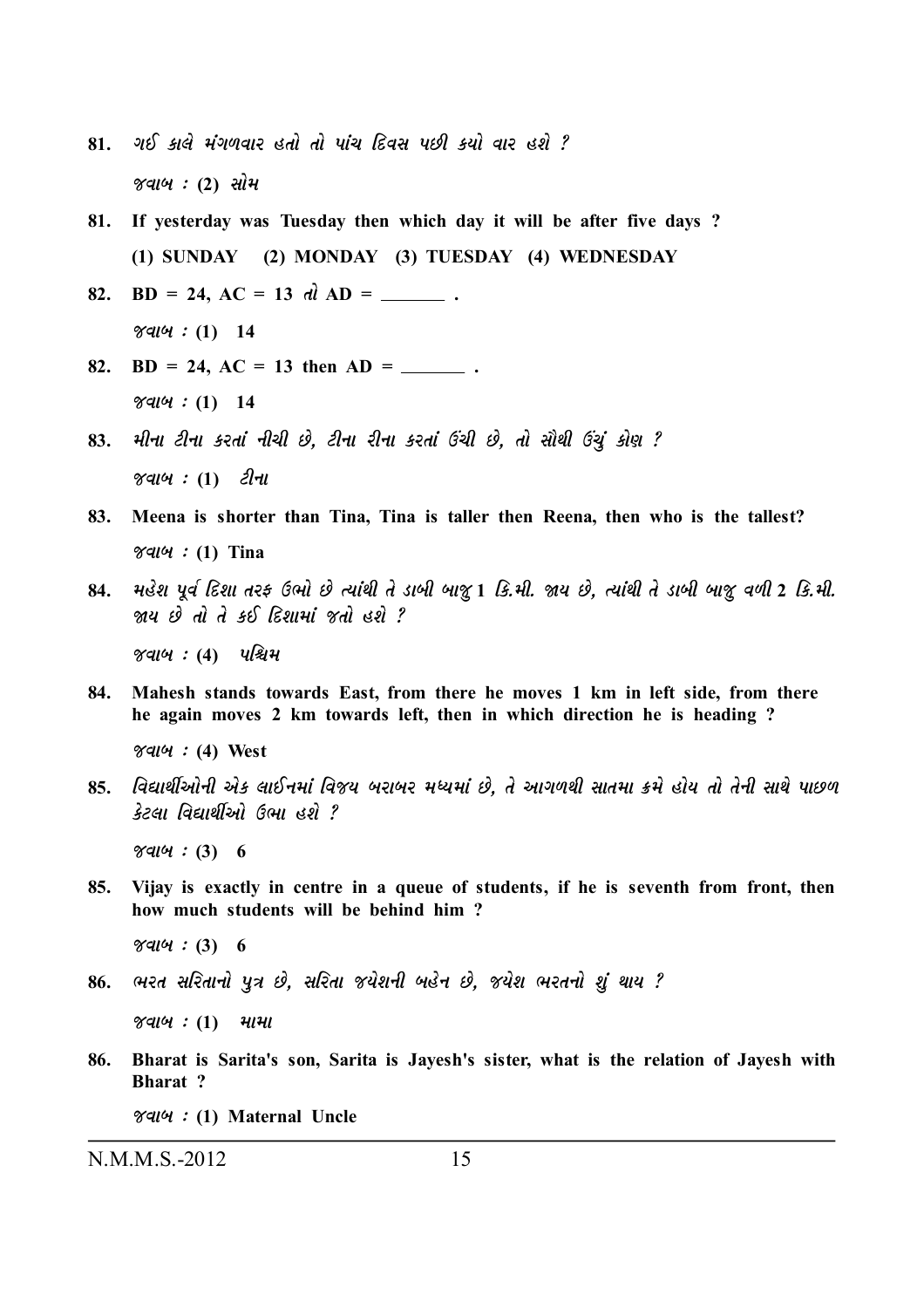- **87.** *yksu Ëþuhk Au, ð»koLkk* **365** *rËðMk æÞkLku ÷uíkkt ykðíkk ð»koLke LkðhkºkeLku fux÷k rËðMk çkkfe nþu ? sðkçk :* **(3) 355**
- **87. Today is Dusshera, considering 365 days in a year, how many days are left for next year's Navratri ?**

*sðkçk :* **(3) 355**

**88.** *rÃkíkk yLku ÃkwºkLke ô{hLkku Mkhðk¤ku Ãkkt[ ð»ko Ãknu÷kt* **42** *ð»ko níkku, íkku Ãkkt[ ð»ko ÃkAe rÃkíkk yLku ÃkwºkLke ô{hLkku Mkhðk¤ku fux÷k ð»ko Úkþu ?*

 $\%$ **al** $\frac{u}{2}$  : **(4)** 62

**88. Before five years, the sum of father and son age was 42 years, what will be the sum of father and son age after five years ?**

 $\%$ *al* $\%$  *: (4)* 62



**89.** *ykf]rík{kt fux÷e ÷kELkku (Mk¤tøk) Au ?*  $\%$ *al* $\%$  *: (1) 10* **89. How many lines (straight) are there in the figure ?**  $\%$ *aloi*: (1) 10 90. **આકૂતિમાં કેટલા ચોરસ છે** ?  $\%$ *al* $\%$  *: (3)* 18 **90. How many squares are there in Figures ?**

 $\%$ *al* $\%$  *: (3)* 18

N.M.M.S.-2012 16

*•*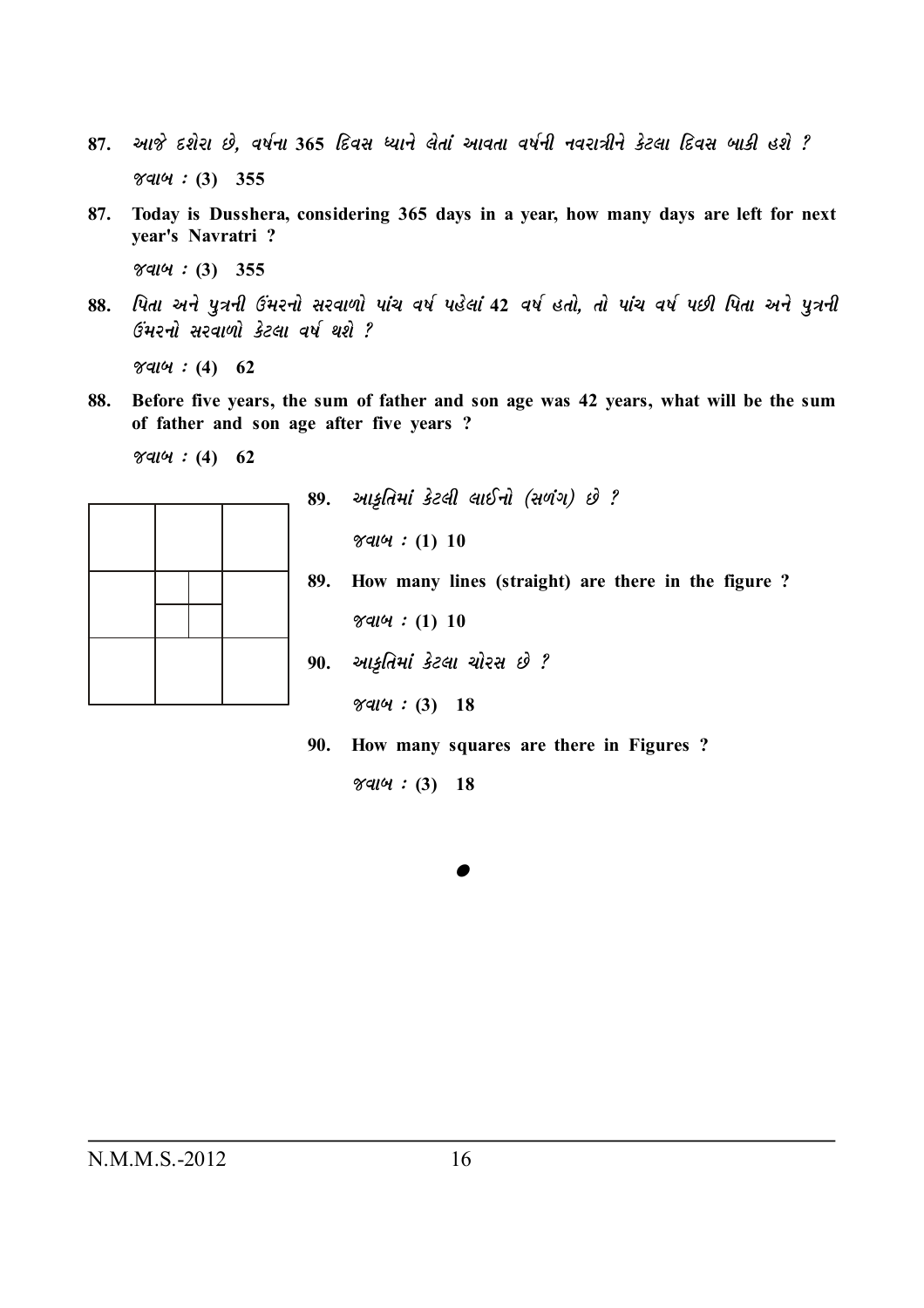# **NMMS-2012 PART-II**

## વિભાગ-૨

### **SCHOLASTIC APTITUDE TEST**

### (શાળાકીય અભિયોગ્યતા કસોટી)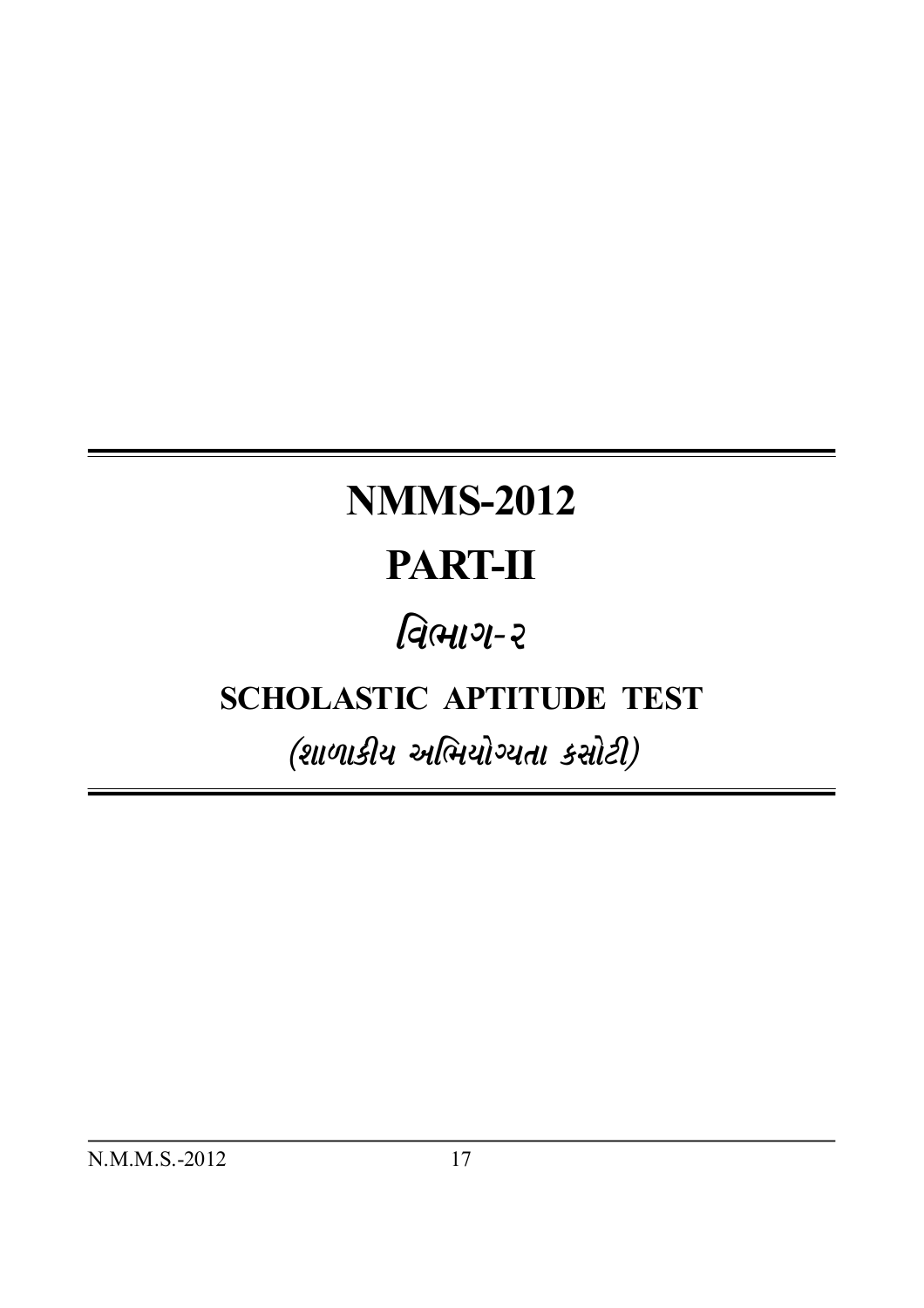### **PHYSICS**

- मेग्લेव ट्रैननी ઝડप કેટલી હોય છે ?  $1.$ જવાબ : (3) 500 કિમી/કલાક
- What is the speed of Maglav train? 1.  $\%$  al $\%$  : (3) 500 km/hr
- પાણીની અંદર ચાલતું વાહન કર્યું છે ?  $2.$ જવાબ $: (3)$  સબમરીન
- $2.$ Which vessel moves under the water?  $\mathscr{A}ul\mathscr{A}: (3)$  Submarine
- नीयेनामांथी કઈ वस्तुने युंબક આકર્ષતું नथी ?  $3.$ જવાબ $: (4)$  પેન્સિલ
- $3<sub>1</sub>$ Which of the following thing is not attracted by a magnet? જવાબ : (4) Pencil
- હૃદયરોગના દર્દીના હૃદયની સ્થિતિ જાણવા કઈ પધ્ધતિનો ઉપયોગ થાય છે ?  $\overline{4}$ . જવાબ $: (2)$  કાર્ડિયોગ્રામ
- Which method is used to know heart condition of a heart-patient?  $\boldsymbol{4}$ .  $\mathscr{C}$ al $\mathscr{C}$  : (2) Cardiogram
- ध्वनि डरता वधारे ઝડपथी गति डरता विभानने शुं डहे छे ?  $5<sub>1</sub>$  $\mathscr{G}$ વાબ :  $(1)$  સુપરસોનિક
- $5.$ What is the name of a plane that fly faster than speed of sound?  $\mathscr{A}$ al $\mathscr{A}:$  (1) Supersonic
- सामान ઉંચકવા માટે તમે કયું બળ વાપરો છો ? 6. જવાબ:  $(1)$  સ્નાયુબળ
- 6. Which force do you use to lift a luggage? *જવાબ : (1)* Muscular Force
- ઉચ્ચાલનના જે છેડા વડે કાર્ય કરવામાં આવે છે તે છેડાને શું કહે છે ? 7.  $\gamma$ વાબ:  $(1)$  પ્રયત્નબળ ભુજા
- What is the name of end of lever that use for work?  $7<sub>1</sub>$  $\mathscr{A}ul\mathscr{A}: (1)$  Effort arm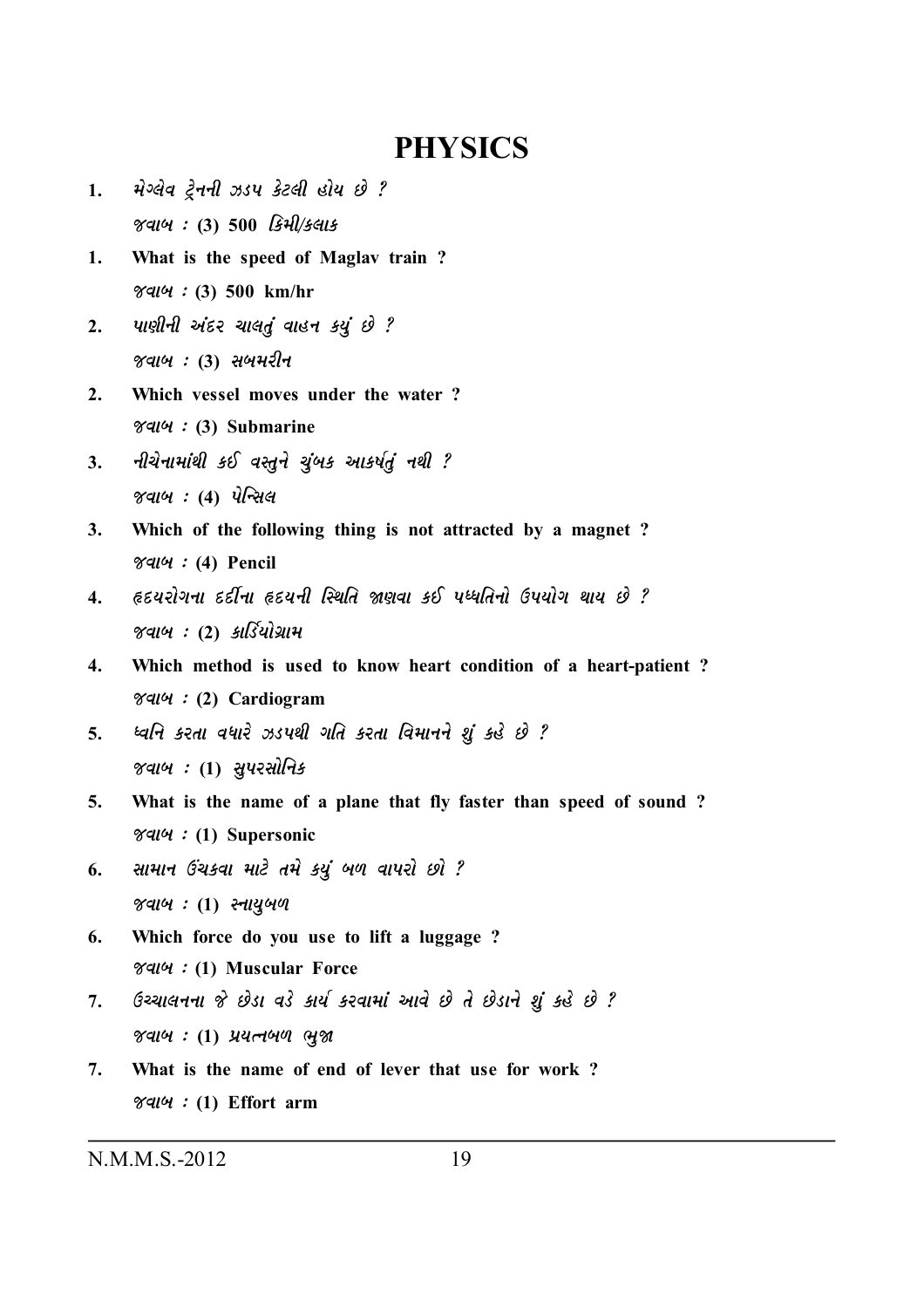- 8. *સાણસી એ કયા પ્રકારનું ઉચ્ચાલન છે ?*  $\%$  *albi* : (1) *પ્રથમ*
- **8. What kind of lever pincers is ?** *sðkçk :* **(1) First**
- **9.** *દળનો પ્રમાણભૂત એકમ કર્યો છે ? જવાબ : (2) કિલોગ્રામ*
- **9. Which is an authentic unit for mass ?** *sðkçk :* **(2) Kilogram**
- 10. *પદાર્થના વજનને કઈ સંજ્ઞા વડે દર્શાવાય છે? sðkçk :* **(3) W**
- **10. Weight of matter is denoted by which sign ?**  $\gamma$ *aloi* : (3) W
- 11. *પેરિસ્કોપમાં બે અરીસા વચ્ચેનો ખણો કેટલા માપનો હોય છે ? sðkçk :* **(2) 45°**
- **11. What is the measurement of an angle between two mirrors of a periscope ?**  $\%$ *al* $\%$  *: (2)*  $45^{\circ}$
- 12. *સમતલ અરિસા સામે રાખતા નીચેનામાંથી કર્યો અક્ષર એનો એજ વંચાય છે ? sðkçk :* **(1) I**
- **12. Which of the following letter is read as same by holding it in front of mirror ?** *sðkçk :* **(1) I**

#### **CHEMISTRY**

- 13. *शुध्ध पाशी કયા તાપમાને વરાળમાં રૂપાંતર પામે છે ? sðkçk :* **(1) 100°** *Mku.*
- **13. At which temperature does pure water get transformed into vapour ?** *sðkçk :* **(1) 100°C***.*
- 14. *isvulvu val tu vkoka ve ve burd vald var ?*  $\%$ *alot : (2) કાર્બન ડાયોકસાઇડ*
- **14. Which gas is dissolved in colddrinks ?** *sðkçk :* **(2) Carbon Dioxide**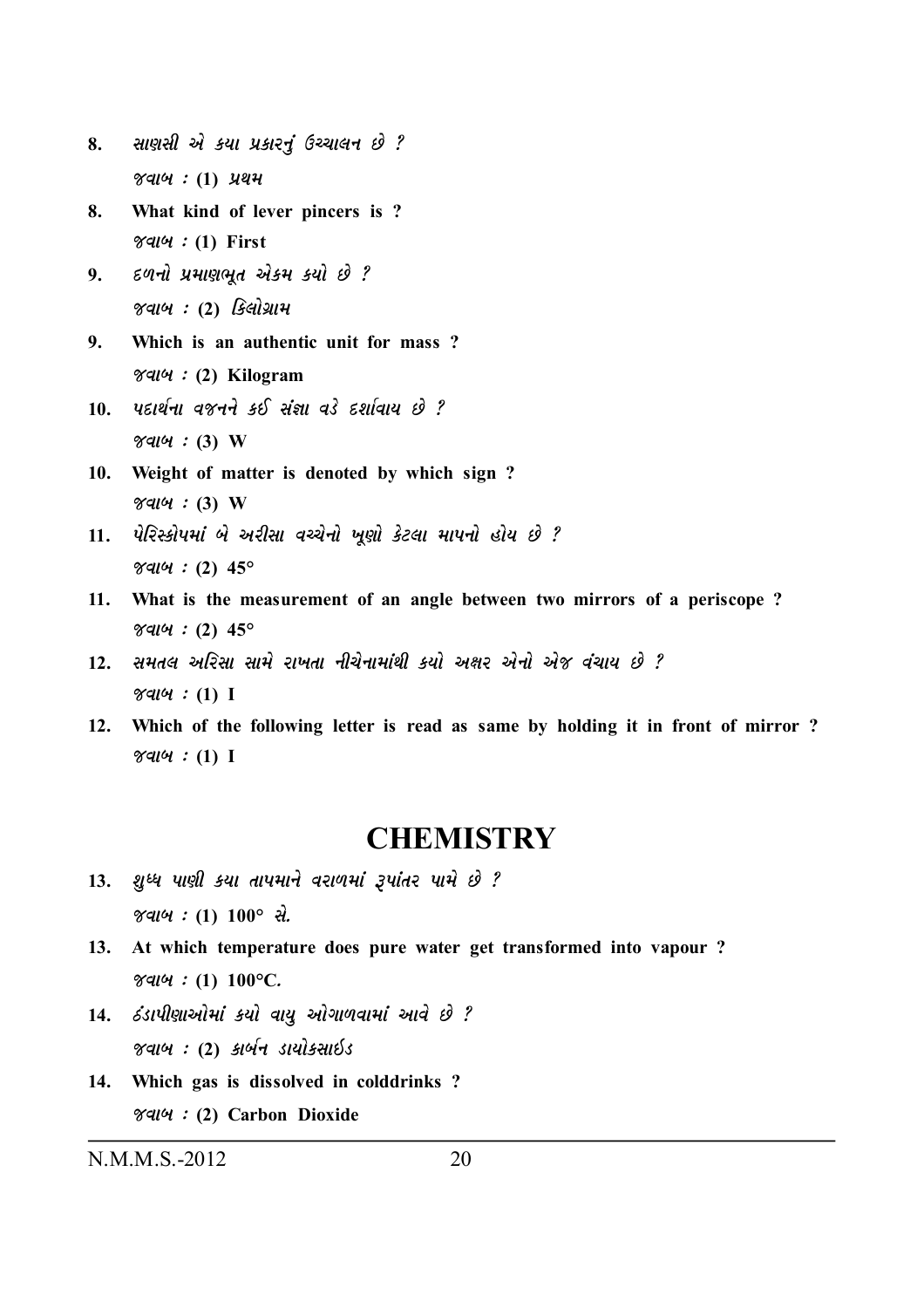- 15. *Ullai 21214 by 44 sul & ?*  $\%$ *alબ :* (1) *સાર્વત્રિક દ્રાવક*
- **15. What is the chemical property of water ?** *sðkçk :* **(1) Common soluble**
- 16. *Hakl bid draj din vsud? જવાબ : (3) પારો*
- **16. Give the name of liquified metal element ?** *sðkçk :* **(3) Mercury**
- 17. *નીચેનામાંથી કોણ સ્વતંત્ર અસ્તિત્વ ધરાવી શકતું નથી ?*  $\gamma$ *alબ : (1)* પરમાણું
- **17. Which of the following cannot have independent existence ?** *sðkçk :* **(1) Atom**
- **18.** *પાણીમાં આવેલં તત્ત્વ .......... ?*  $\%$ *alu : (3) ellsstra*
- **18. Element present in water .............. ?** *sðkçk :* **(3) Hydrogen**
- 19. *પોટેશિયમ પરમેંગેનેટને ગરમ કરતા કર્યો વાયુ ઉત્પન્ન થાય છે ?*  $\gamma$ *alબ : (2) ઓક્સિ*જન
- **19. Which gas is produced by heating potassium permanganate ?** *sðkçk :* **(2) Oxygen**
- 20. *હવા કરતા હલકો વાયુ કરો છે ?*  $\%$ *alu:* (3) *ellsi* $\%$
- **20. Which gas is lighter than air?** *sðkçk :* **(3) Hydrogen**
- 21. *કાચની બનાવટમાં કર્યો પદાર્થ વપરાય છે* ? *જવાબ : (*2) સિલિકા
- **21. Which material is used to manufacture glass?** *sðkçk :* **(2) Silica**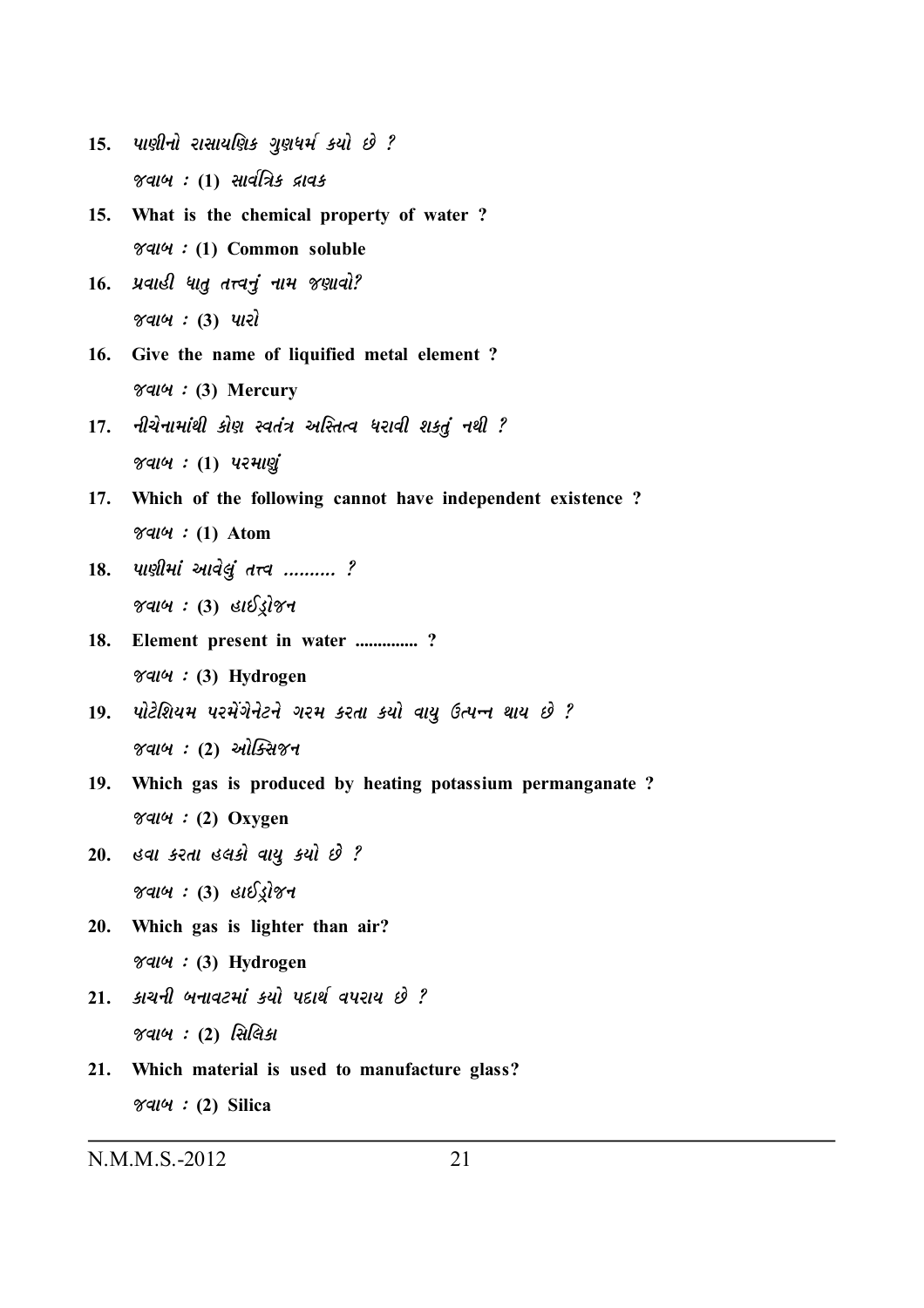- $22.$  કેરકારની ઘટના માટે જવાબદાર પરિબળ કયું છે? જવાબ $: (3)$  ઊર્જા
- 22. Which factor is responsible for phenomenon of change?  $\mathscr{A}$ u $\mathscr{A}$  : (3) Energy
- $23.$  હવામાં રહેલા પાણીની બાષ્પના જથ્થાને શું કહે છે ?  $\mathscr{C}$ વાબ : (3) ભેજ
- 23. What is the name of a volume of water-vapour in air? Value : (3) Moisture

#### **BIOLOGY**

- $24.$  નીચેનામાંથી કયું કુદરતી ખાતર છે? જવાબ $: (2)$  યુરિયા
- 24. Which of these is natural fertiliser?  $\mathscr{A}$ u $\mathscr{A}$  : (2) Urea
- $25.$  નીચેનામાંથી કોણ ફૂલમણી તરીકે ઓળખાય છે? જવાબ $: (2)$  દલચક્ર (3) સ્રીકેસર ચક્ર  $(4)$   $\ddot{4}$   $\ddot{3}$   $\ddot{4}$   $\ddot{6}$
- 25. Which of these is known as Petal? જવાબ : (2) Corolla Whorl
- $26.$  નીચેનામાંથી કયું અંગ વનસ્પતિનું પ્રજનન અંગ છે?  $\mathscr{C}$ *ator* : (3)  $\mathscr{U}$ *sqlor*
- 26. Which of these parts is a reproductive part for plants?  $\mathscr{G}$ al $\mathscr{G}$  : (3) Flower
- $27.$  શરીરનો બંધારણીય ઘટક કર્યો છે?  $\gamma$ વાબ: (3) પ્રોટીન
- 27. Which is the constitutional ingredient of a body? જવાબ : (3) Protein
- $28.$  કયું વિટામીન જલદ્રાવ્ય છે? જવાબ : (2) વિટામીન સી
- 28. Which of the following vitamin is a water soluble?  $\mathscr{A}$ u $\mathscr{A}$  : (2) Vitamin C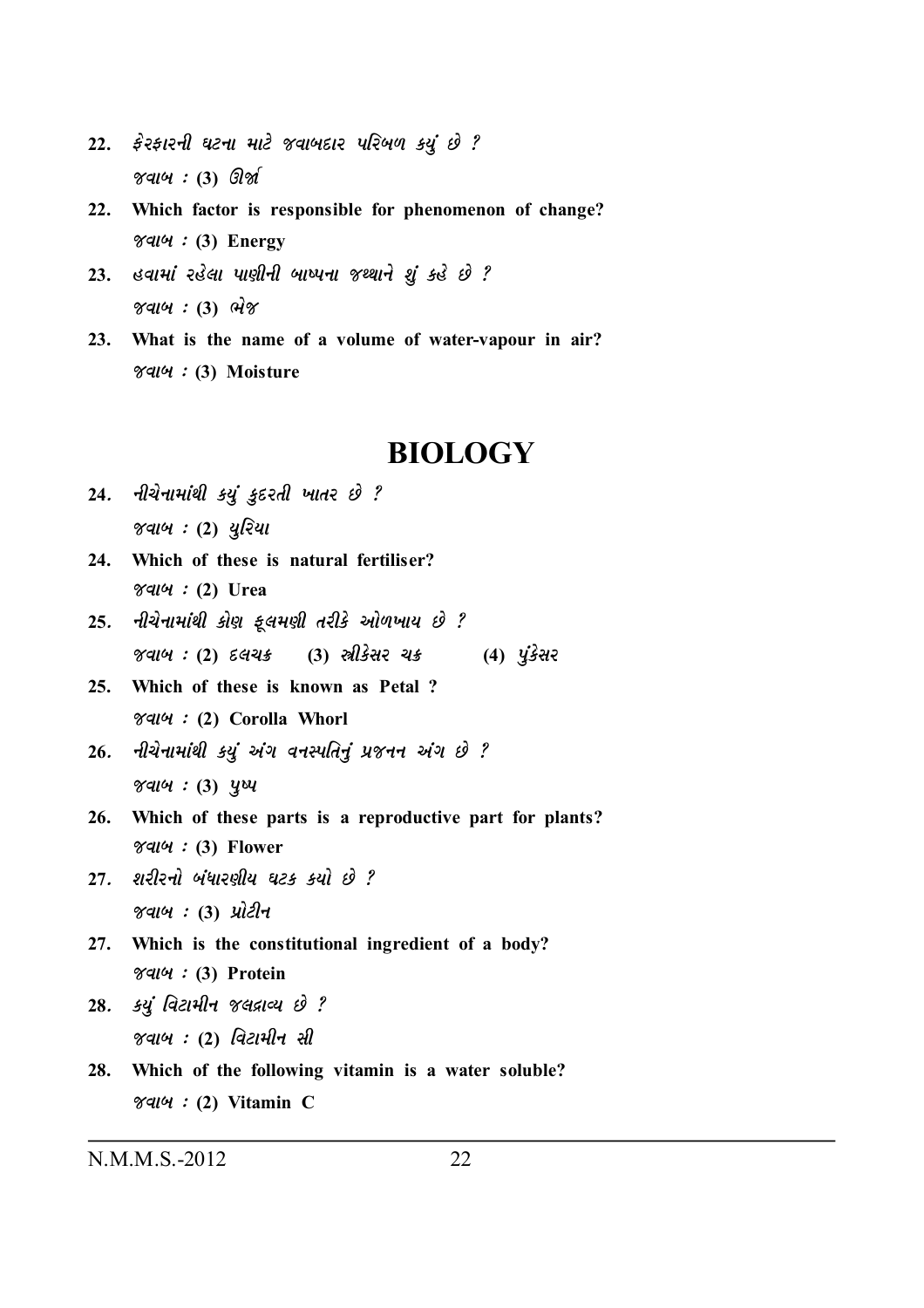- 29. આપણા દેશમાંથી સંપૂર્ણ નાબુદ થયેલ રોગ કર્યો છે ? *sðkçk :* **(4)** *þeík¤k*
- **29. Which disease is completely eradicated from our country?** *sðkçk :* **(4) Smallpox**
- 30*. પ્રજીવથી થતો રોગ જણાવો. જવાબ :* (1) મેલેરિયા
- **30. Name the disease caused by protozoans.** *sðkçk :* **(1) Malaria**
- **<sup>31</sup>***. þhehLkwt hkuøkku Mkk{u hûký fkuý fhu Au ? sðkçk :* **(1)** *&ðuíkfýku*
- **31. Who protects body against diseases?** *sðkçk :* **(1) White Blood Cells**
- 32. **HI**el *Hield giell* ses & ?  $\gamma$ *alબ :* (2) શિર્ષસ્થ ગ્રંથિ
- **32. Which gland located in head region ?** *sðkçk :* **(2) Ptuitary gland**
- 33. *g* lear ward Gu sag vin sy & ? *જવાબ : (3) મત્રપિંડ*
- **33. Which organ filtrates blood ?** *sðkçk :* **(3) Kidney**
- 34. *મગજ, કરોડરજ્જુ અને વિવિધ ચેતાઓથી બનેલું તંત્ર કયું છે ? જવાબ : (3) ચેતા*
- **34. Which is the system made of brain, spinal cord and various nerves?** *sðkçk :* **(3) Nervous**
- 35. કયા પ્રકારના પ્રાણીઓની આંખો અલ્પવિકસિત હોય છે?  $\%$ *alબ : (3) દરવાસી*
- **35. Which types of animal possesses poorly developed eyes ?** *sðkçk :* **(3) Burrowing animal**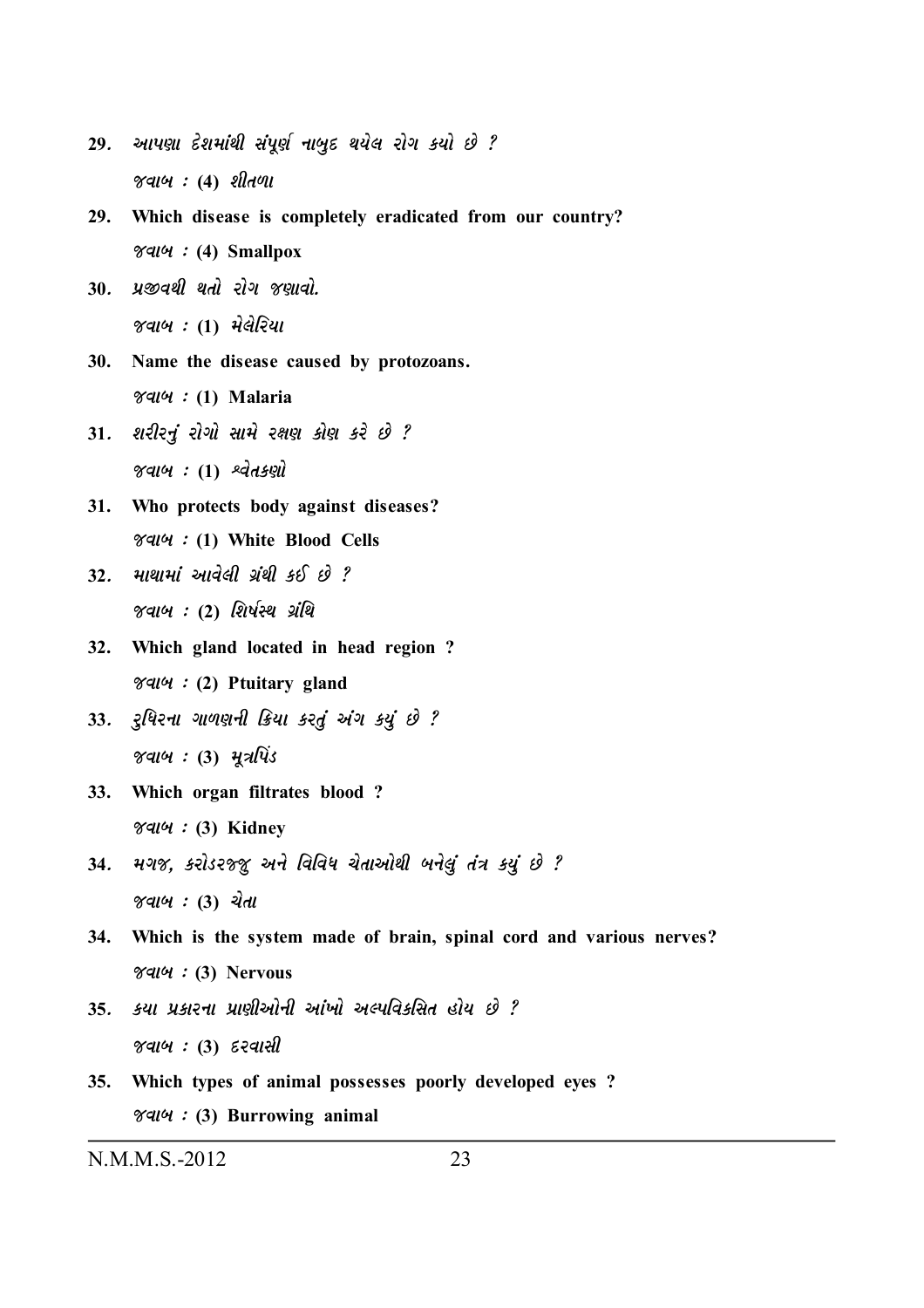#### **MATHS**

- $36. 7 \times (-2)$   $\vec{u}$  જવાબ નીચે પૈકી કર્યો છે?  $\mathscr{A}ul\mathscr{A}: (2) (-14)$ **36.** Which of the following is an answer of  $7 \times (-2)$  ?  $\%$ *alb*(*i* : (2) (–14)  $37.$   $6.34 \times 9$   $\overrightarrow{u}$   $\overrightarrow{v}$  and  $\overrightarrow{u}$   $\overrightarrow{v}$   $\overrightarrow{d}$   $\overrightarrow{v}$   $\overrightarrow{v}$   $\overrightarrow{v}$   $\overrightarrow{v}$ *sðkçk :* **(1) 57.06 37. Which of the following is an answer of**  $6.34 \times 9$  **?** *sðkçk :* **(1) 57.06 38.** [(—3) $^{2}$ ] $^{5}$  નો જવાબ નીચે પૈકી કર્યો છે ? *sðkçk :* **(1) (–3)<sup>10</sup> 38. Which of the following is an answer of**  $[(-3)^2]^5$  **?**  $\%$ *aloi*: (1)  $(-3)^{10}$ **39. 2 3 2 =** *Lkku sðkçk Lke[u Ãkife fÞku Au ?*  $\%$ *alot* : (2)  $2^{9}$ **39.** Which of the following is an answer of  $2^{3^2} = ?$  $\%$ **al** $\omega$  : **(2)**  $2^{9}$ 10.  $\sqrt{64}$  *d 8 alo Az ûs h sul & ?*  $\%$ *al* $\%$  *: (1)* 8 **40.** Which of the following is an answer of  $\sqrt{64}$  ?  $\%$ *alb*(*i*) 8 **41. 2***Lkk ½LkLkku sðkçk Lke[u Ãkife fÞku Au ?*  $\%$ *alb*(*i*) 2) 8 **41. Which of the following is an answer for cube of 2** *?*  $\%$ **al** $\frac{u}{2}$  : **(2)** 8 **42.** *fÞku [uf MkkiÚke ðÄw Mk÷k{ík Au ? જવાબ* : (3) કોસ્ડ ચેક
- **42. Which cheque is the safest ?** *sðkçk :* **(3) Crossed Cheque**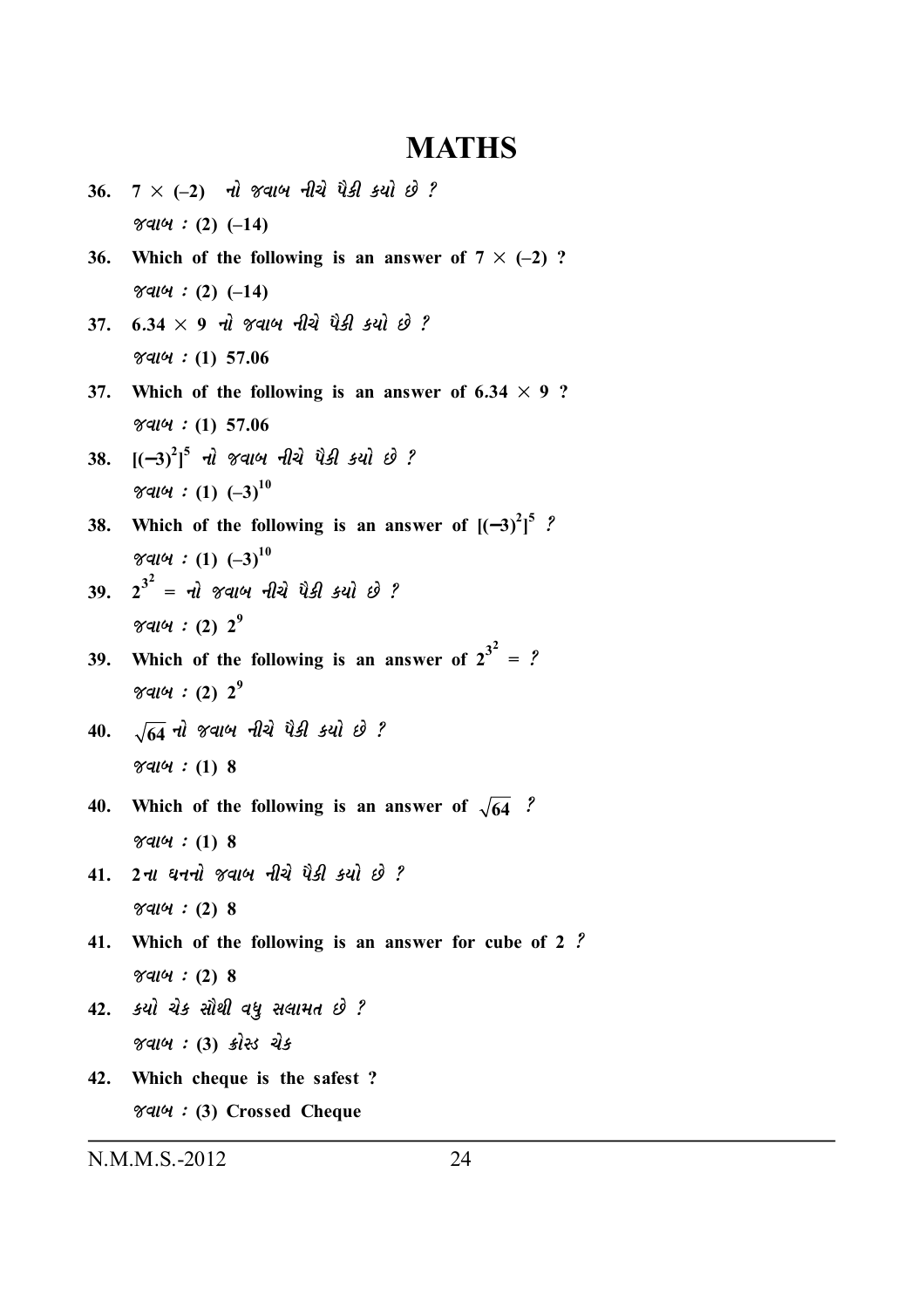- નળાકારની વકસપાટીનું ક્ષેત્રફળ શોધવા માટેનું સુત્ર. 43.  $\mathscr{C}$ qi $\mathscr{C}$ : (1)  $2\pi rh$
- 43. Give formula to find area of a cylinder's curved surface.  $\mathscr{G}$ qi $\mathscr{G}$ : (1)  $2\pi rh$
- $5$  માંથી m બાદ કરતા  $3$  મળે જે કેવી રીતે દર્શાવી શકાય ? 44.  $\mathscr{C}al\mathscr{A}: (3)$  5 - m = 3
- 44. How can it be shown when we get 3 after m is substracted from 5 ?  $\mathscr{C}ul\mathscr{A}: (3)$  5 - m = 3
- 45. બે રેખાઓના છેદવાથી યગ્મકોણની કેટલી જોડ બને? જવાબ  $: (1)$  બે
- How much pairs of alternate angle are formed when two lines intersect each other? 45.  $\mathscr{U}$ u $\mathscr{U}:$  (1) Two
- $46.$   $5^2$   $\overrightarrow{dl}$   $\overrightarrow{q}$   $\overrightarrow{dl}$   $\overrightarrow{dl}$   $\overrightarrow{dl}$   $\overrightarrow{dl}$   $\overrightarrow{dl}$   $\overrightarrow{dl}$   $\overrightarrow{dl}$  $\%$ dl $\%$  : (2) 25
- 46. Which of the following is an answer of  $5^2$  ?  $\%$ dl $\%$  : (2) 25
- $47.$   $20^2$  નો જવાબ નીચે પૈકી કર્યો છે?  $\%$ di $\%$  : (1) 400
- 47. Which of the following is an answer of  $20^2$  ?  $\%$ di $\%$  : (1) 400
- 400 ३पियाना १०% २५म डेटली थाय ? 48.  $\frac{8}{40}$  : (2) 40
- 48. How much is 10% amount of Rs. 400 ?  $\%$ di $\%$  : (2) 40
- $49.$  ટકાનો સંકેત નીચે પૈકી કર્યો છે?  $\%$  and : (2)  $\%$
- 49. Which of the following is a sign for percentage?  $\%$  and : (2)  $\%$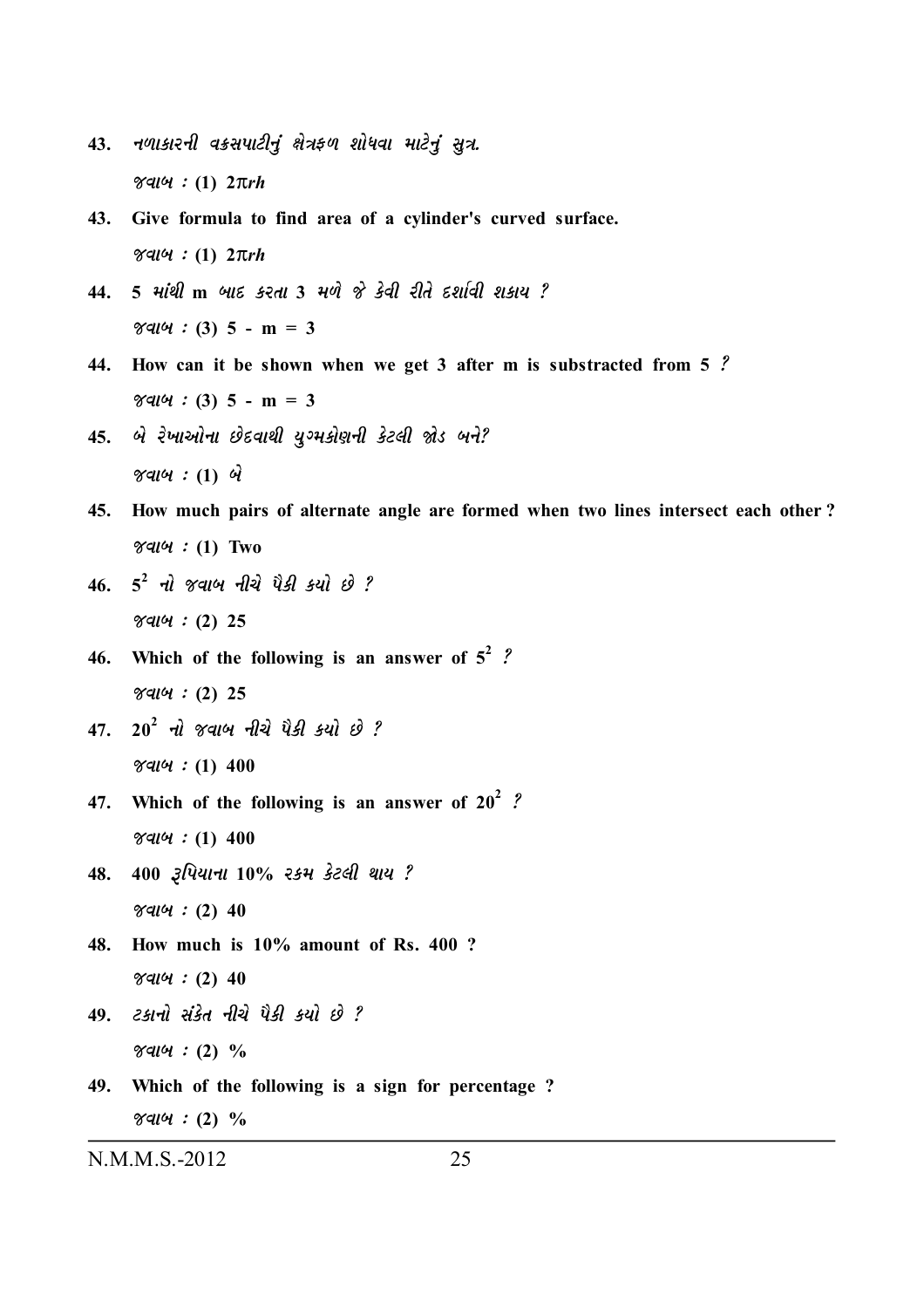- 50. *uરીઘનું સૂત્ર નીચે પૈકી કયું છે ? sðkçk :* **(1) 2**π*r*
- **50. Which of the following is a formula for circumference** *? sðkçk :* **(1) 2**π*r*
- 51. *સમધનના ઘનફળનું સૂત્ર કર્યું છે ?*  $\%$ વાબ : (2) (લંબાઈ) $^3$
- **51. What is the formula of cubic measure for a cube ?**  $\gamma$ *aloi* : (2) (Length)<sup>3</sup>
- **52.** *MkkiÚke LkkLke Ãkúkf]ríkf MktÏÞk fE ?*  $\gamma$ *aloi*: (1) 1
- **52. Which is the smallest natural number** *?*  $\%$ *al* $\%$  *: (1)* 1
- **53. 2**  $3 \rightarrow 6$  and  $5 \times 6$   $\rightarrow 0$   $\rightarrow 0$   $\rightarrow \infty$  $\frac{1}{4}$  ને મિશ્ર અપૂર્ણાકમા કઈ રીતે લખી શકાય ?<br>\*

 $\%$ *alb*(*i*)  $\frac{11}{4}$ **11 4**

**53. How 2 3 4 can be written in mixed fraction** *?*

$$
\mathscr{L}ul\mathscr{U}: \text{(1)} \quad \frac{11}{4}
$$

- **54. 30°** *¾qýkLkk fkurxfkuýLkwt {kÃk Lke[u Ãkife fÞwt Au ? sðkçk :* **(2) 60°**
- **54. Which is the measurement of a complementary angle of 30° angle** *? sðkçk :* **(2) 60°**
- 55. 5ઈ સંખ્યાનો વ્યસ્ત નથી ?  $\%$ **al** $\frac{d}{d}$  : (2) 0
- **55. Which number does not have an inverse** *?*  $\%$ *alb*( $:$  (2) 0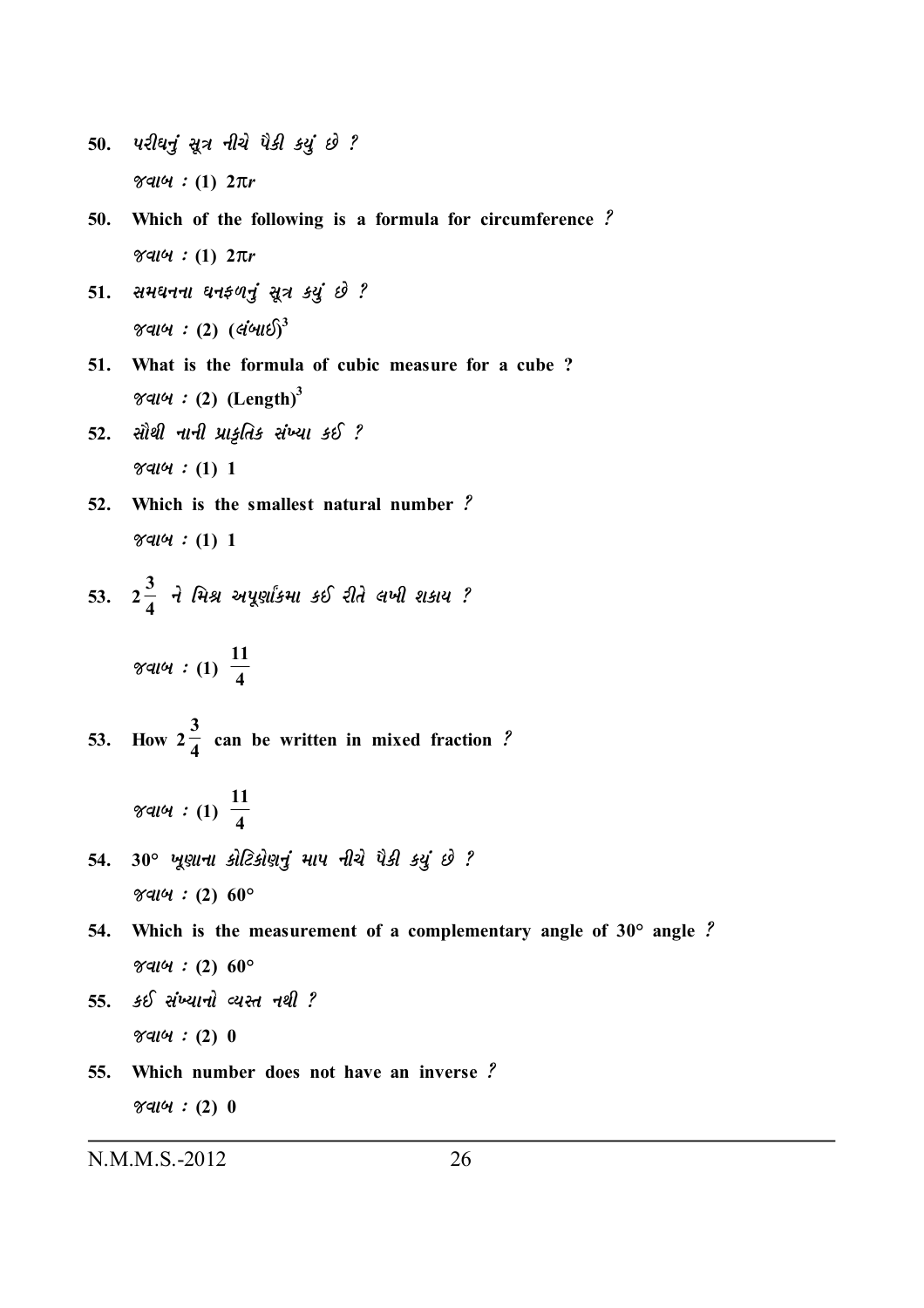### **SOCIAL SCIENCES**

- 56. **alga su જિલ્લામા આવેલું છે** ?  $\mathscr$ *8વાબ : (2) અમદાવાદ*
- **56***.* **In which district is Lothal situated ?** *sðkçk :* **(2) Ahmedabad**
- 57. *ગુજરાતમાં નીચેના પૈકી કઈ પ્રાચિન વિદ્યાપીઠ પ્રખ્યાત હતી ?*  $\%$ *alબ : (3) વલભી*
- **57. Which of the following ancient university in Gujarat was famous ?** *sðkçk :* **(3) Valabhi**
- **<sup>58</sup>***. ¼khík{kt MknkÞfkhe ÞkusLkkLkku y{÷ fkuýu fhkÔÞku níkku ?*  $\%$ *alબ : (3) વેલેસ્લી*
- **58. Who had implemented subsidy scheme ?** *sðkçk :* **(3) Wellesley**
- 59. બ્રહ્મોસમાજની સ્થાપના કોણે કરી હતી ? *જવાબ : (1) રાજારામ મોહનરાય*
- **59. Who established Brahmo Samaj ?** *sðkçk :* **(1) Rajaram Mohan Roy**
- **<sup>60</sup>***. Ëu÷ðkzkLkk Ëuhkt fÞk Ãkðoík WÃkh ykðu÷k Au ?*  $\gamma$ વાબ : (1) આબ પર્વત
- **60. On which mountain temples of Delwada is situated ?** *sðkçk :* **(1) Mount Abu**
- **<sup>61</sup>***. ytøkúuòuyu RMx RrLzÞk ftÃkLkeLke MÚkkÃkLkk fÞkhu fhe ? sðkçk :* **(2)** *R.Mk.* **1600**
- **61. When does Britishers established East India Company** *? sðkçk :* **(2) 1600**
- **<sup>62</sup>***. økktÄeSLkku sL{ fÞk þnuh{kt ÚkÞku níkku ?*  $\%$ *albi:* (1) પોરબંદર
- **62. In which city Gandhiji was born ?** *sðkçk :* **(1) Porbandar**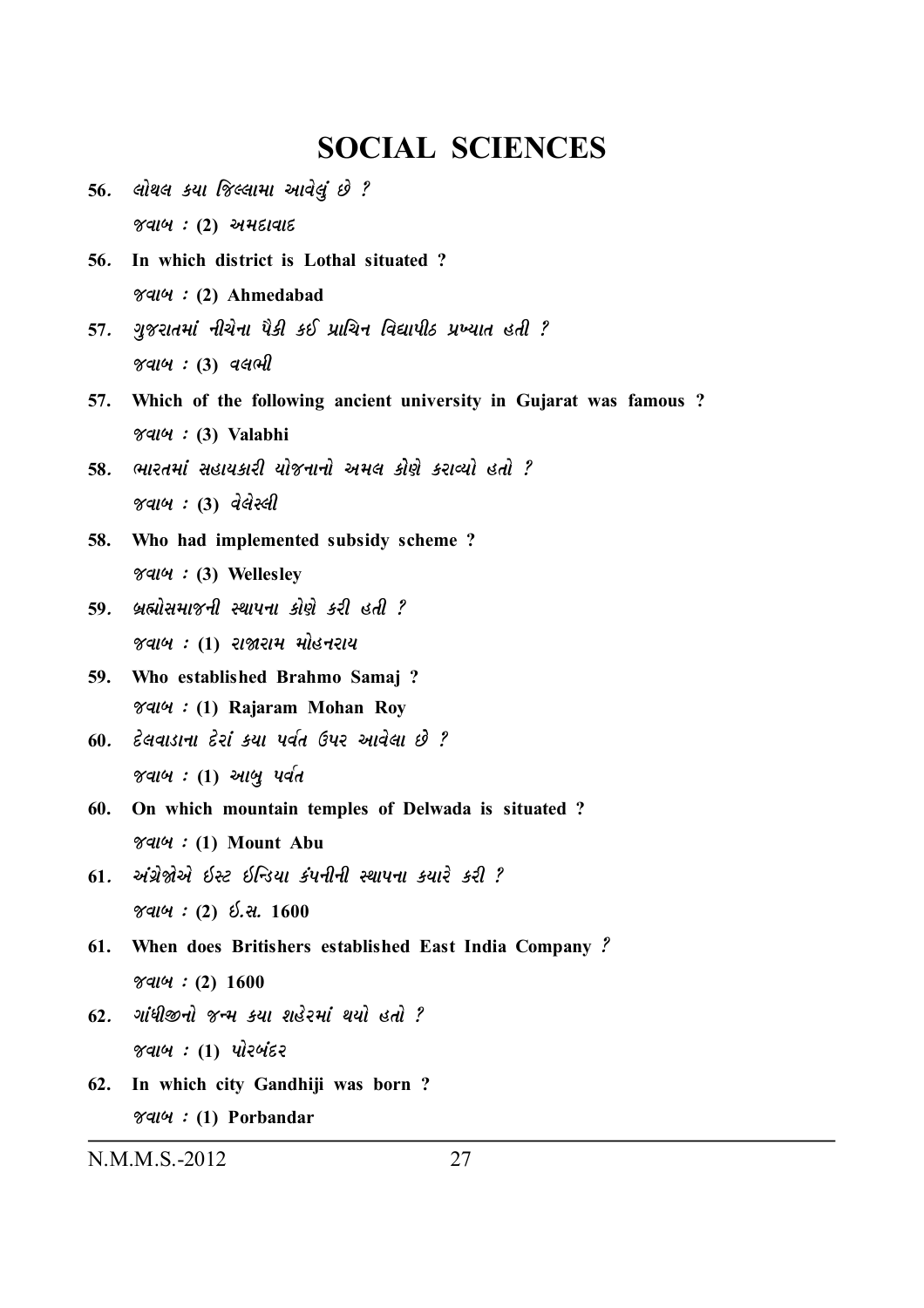- બારડોલી સત્યાગ્રહથી વલ્લભભાઈને કર્યું બિરૂદ મળ્યું ? 63. જવાબ:  $(1)$  સરદાર
- 63. Which title was given to Vallabhbhai after Bardoli Satyagrah?  $\mathscr{C}$ u $\mathscr{C}$  : (1) Sardar
- 64. દિલ્હીમાં આવેલી મહાત્મા ગાંધીજીની સમાધિની જગ્યા કયા નામથી ઓળખાય છે ?  $\%$  and : (3) રાજઘાટ
- 64. By which name Gandhiji's memorial place in Delhi is known as ?  $\mathscr{A}$ u $\mathscr{A}$  : (3) Rajghat
- $65.$  ભુદાનયજ્ઞના પ્રણેતા કોણ હતા?  $\%$ વાબ : (1) વિનોબા ભાવે
- 65. Who was the founder of Bhudan Yagya? Yalu : (1) Vinoba Bhave
- $66.$  yedlal  $4$  uu  $18$  yi ga uu uu uu u  $\gamma$ વાબ: (3) વિષુવવૃત્ત
- Which tropic passes through centre of Earth? 66.  $\mathscr{C}$ d $\mathscr{C}$  : (3) Equator
- $67.$  અક્ષાંશવૃત્તોની કુલ સંખ્યા કેટલી છે?  $\gamma$  and : (1) 181
- 67. What is the total number of latitudes?  $\%$  alot : (1) 181
- 68. *पृथ्वी डेटला અंशना ખूણे नमेली છे* ?  $\%$  alot : (2) 66.5°
- 68. At how much degree of angle Earth is inclined?  $\%$  and : (2) 66.5°
- 69. ભારત કયા ખંડમા આવેલો દેશ છે ? જવાબ $: (1)$  એશિયા
- 69. In which continent India is situated ?  $\mathscr{A}$ u $\mathscr{A}:$  (1) Asia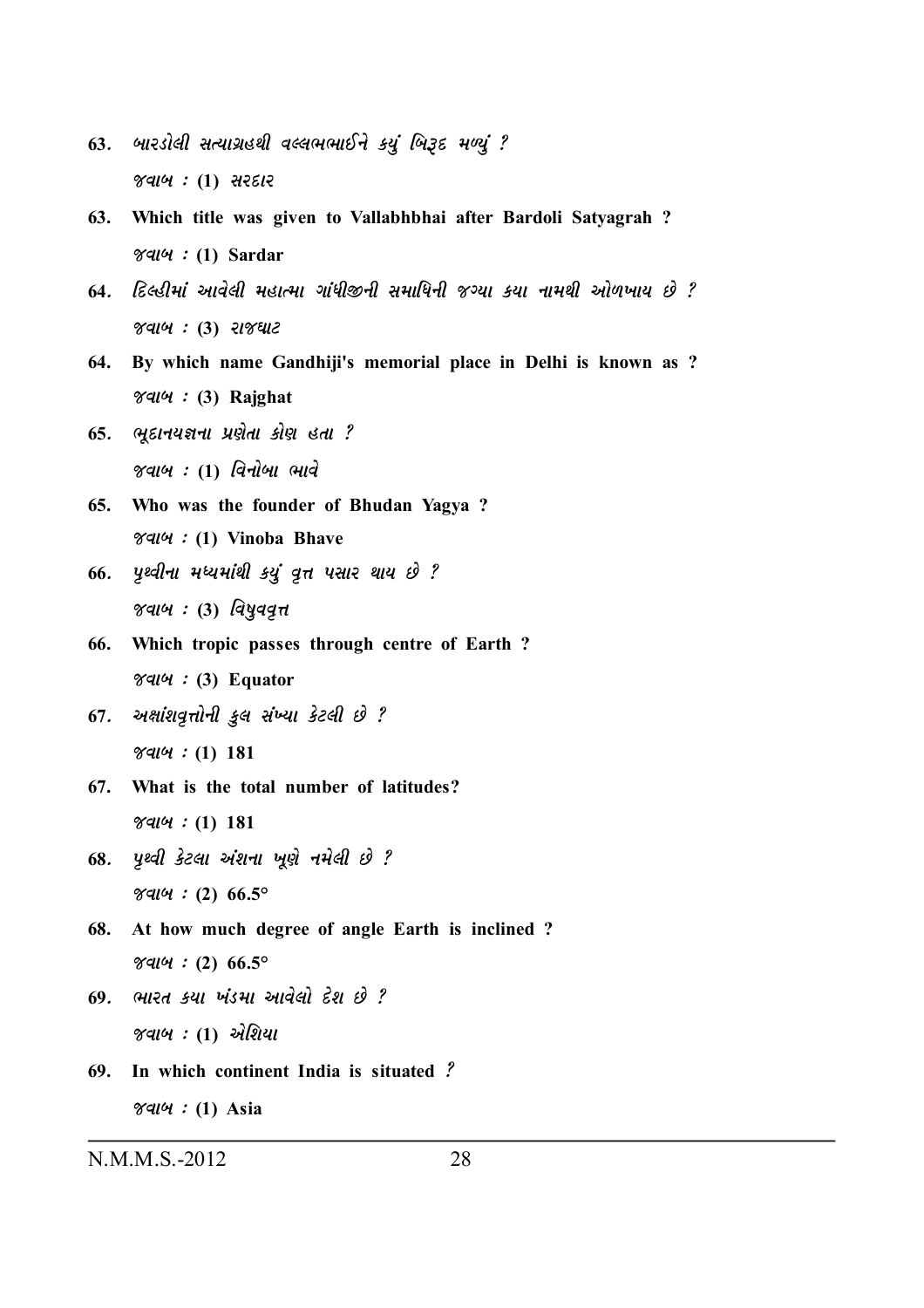- $70.$  ભારતની સૌથી મોટી નદી કઈ છે ? જવાબ :  $(1)$  ગંગા
- 70. Which is the biggest river of India?  $\mathscr{A}$ u $\mathscr{A}$  : (1) Ganga
- $71.$  yeal એક દિવસમાં એક આંટો પોતાની ધરી ઉપર પુરો કરે છે તેને કઈ ગતિ કહે છે ? જવાબ:  $(2)$  દૈનિક ગતિ
- 71. Earth completes one turn on its axis in one day. What this speed is known as ? *જવાબ : (2)* Daily Speed
- પૃથ્વી ઉપરનો કેટલો ભાગ જલાવરણ રોકે છે ?  $72.$  $\%$  and : (2)  $71\%$
- 72. How much area of Earth is covered by water?  $\%$ dl $\%$ : (2)  $71\%$
- 73. દુનિયાન સૌથી ઉંચું શિખર કર્યું છે? જવાબ : (1) માઉન્ટ એવરેસ્ટ
- 73. Which is the highest peak of the world?  $\mathscr{A}$ u $\mathscr{A}$  : (1) Mt. Everest
- 74. નીચે પૈકી કર્યો ભારતનો પડોશી દેશ નથી ?  $\mathscr{U}$ u $\mathscr{U}$ : (4)  $\mathscr{U}$ uurt
- 74. Which of the following is not a neighbour country of India?  $\mathscr{U}$ u $\mathscr{U}$ : (4) Japan
- 75. ગુજરાતની પશ્ચિમે આવેલા સાગરનું નામ કર્યુ છે ? જવાબ $: (2)$  અરબસાગર
- 75. Which ocean is situated on the western side of Gujarat?  $\mathscr{A}$ u $\mathscr{A}$  : (2) Arabian Sea
- 76. વિધાનસભાની મુદત કેટલા વર્ષની હોય છે ?  $\gamma$  and : (1) 5
- 76. How many years is fixed for Legislative Assembly term?  $\%$  and : (1) 5
- 77. નીચે પૈકી શેનો જાહેર મિલ્કતમાં સમાવેશ થશે નહિ ?  $\%$  alot : (4) us
- 77. Which of the following is not included as public property?  $\mathscr{C}$ d $\mathscr{C}$  : (4) House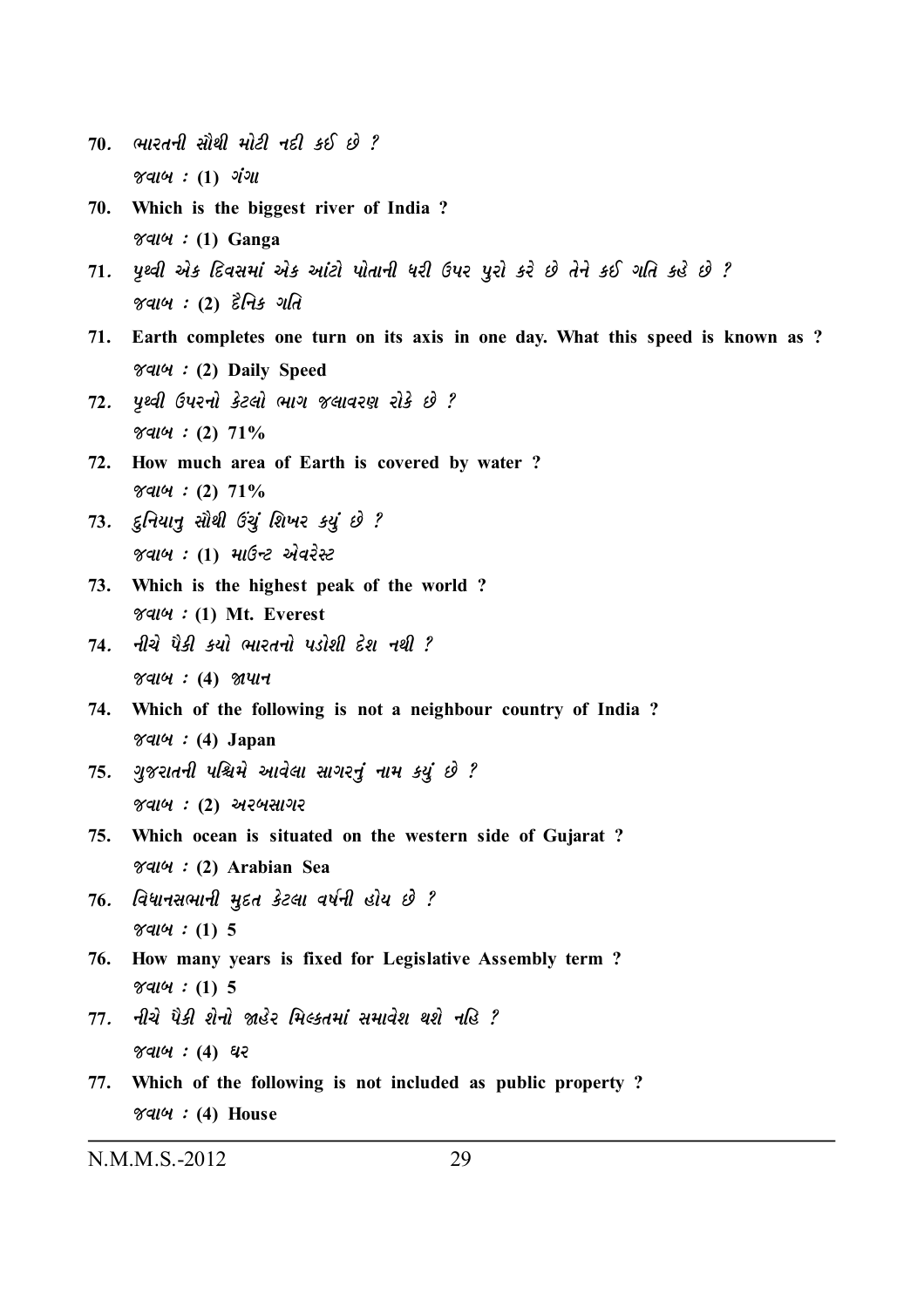- **<sup>78</sup>***. hkßÞLkk ÃkúÚk{ Lkkøkrhf fkuý fnuðkÞ Au ?*  $\%$ *alb* : (4) *alfauld*
- **78. Who is considered as the first citizen of a state ?** *sðkçk :* **(4) Governor**
- 79*. ગુજરાતનું વિધાનસભા ભવન કયા શહેરમાં આવેલું છે ?*  $\gamma$ *alબ : (4) ગાંધીનગર*
- **79. In which city is Vidhansabha Bhavan of Gujarat situated ?** *sðkçk :* **(4) Gandhinagar**
- 80. ઘર વપરાશી વસ્તુ ઉપર નીચે પૈકી કયું નિશાન હોય છે ? *sðkçk :* **(2)** *ykR.yuMk.ykR.*
- **80. Which of the following symbol is found on household items ?**  $\%$ *al* $\%$  *: (2)* I.S.I.
- **<sup>81</sup>***. ykÃkýk ËuþLkk çktÄkhýLkk ½zðiÞk fkuý níkk ? sðkçk :* **(4)** *ynª Ëþkoðu÷ ík{k{*
- **81. Who was the author of our country's constitution ?** *sðkçk :* **(4) All the three mentioned here**
- 82. *વિશ્વનું સૌથી મોટું લેખિત બંધારણ કયા દેશનું છે ?*  $\mathcal{C}$  *જવાબ : (2) ભારત*
- **82. Which country has the biggest written constitution in the world ?** *sðkçk :* **(2) India**
- **<sup>83</sup>***. ¼khíkLkk ÃkúÚk{ hk»xÙÃkrík fkuý níkk ?*  $\%$ *albi: (1) si. 218 = 4216*
- **83. Who was the first president of India ?** *sðkçk :* **(1) Dr. Rajendra Prasad**
- 84. **Hirda Yakkar Akhar Akawa**  $\%$ *albi: (2)* જુવાહરલાલ નહેરૂ
- **84. Who was the first Prime Minister of India ?** *sðkçk :* **(2) Jawaharlal Nehru**